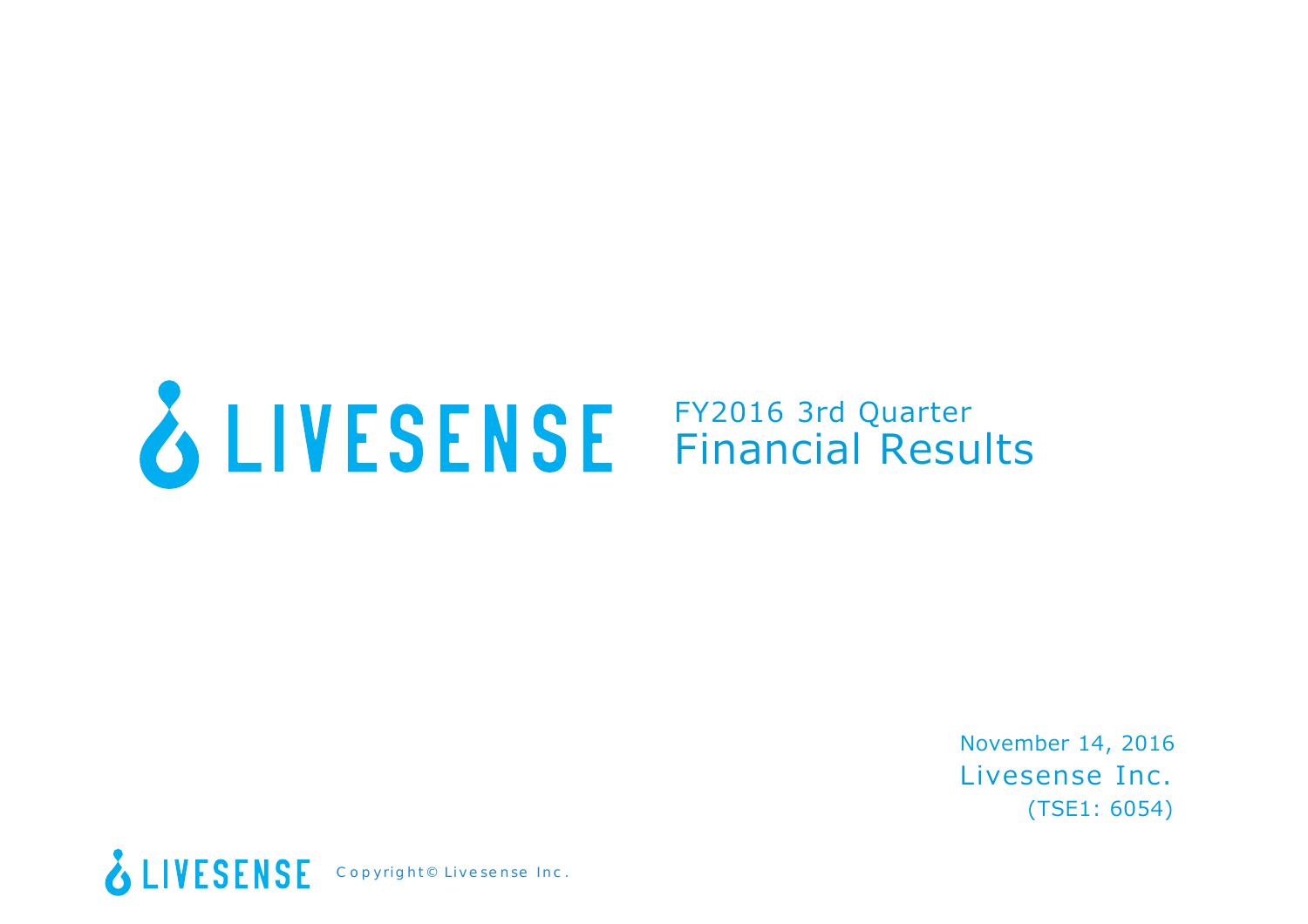# **Executive Summary**

**Sales grew slightly YoY and operating income increased substantially. Productivity improvement measures, including streamlining ad spend, progressed.**

**• Net sales**  ¥1,341 million (up ¥15 million, 1.2% YoY) **Operating income** ¥104 million (up ¥172 million YoY)

**Jobsense sales decreased with a focus on improving productivity, but monetization measures for Tenshoku Kaigi continued its progress. New business contribution is also within range.**

- Sales decreased 6.6% YoY due to streamlining of Jobsense ad spend, with a focus on improving productivity
- Continued progress on monetization measures for Tenshoku Kaigi resulted in a 13.4% sales increase YoY
- Real Estate Information Media sales up 4.1% YoY with the launch of IESHIL monetization measures

**Full-year financial forecasts are unchanged. In the 4Q, focus will continue to be on preparation for growth in the next fiscal year, including ongoing measures by each business and consideration of branding initiatives.**

**Progress rate:** Net sales 72.8% Operating income 89.2% Ordinary income 91.9%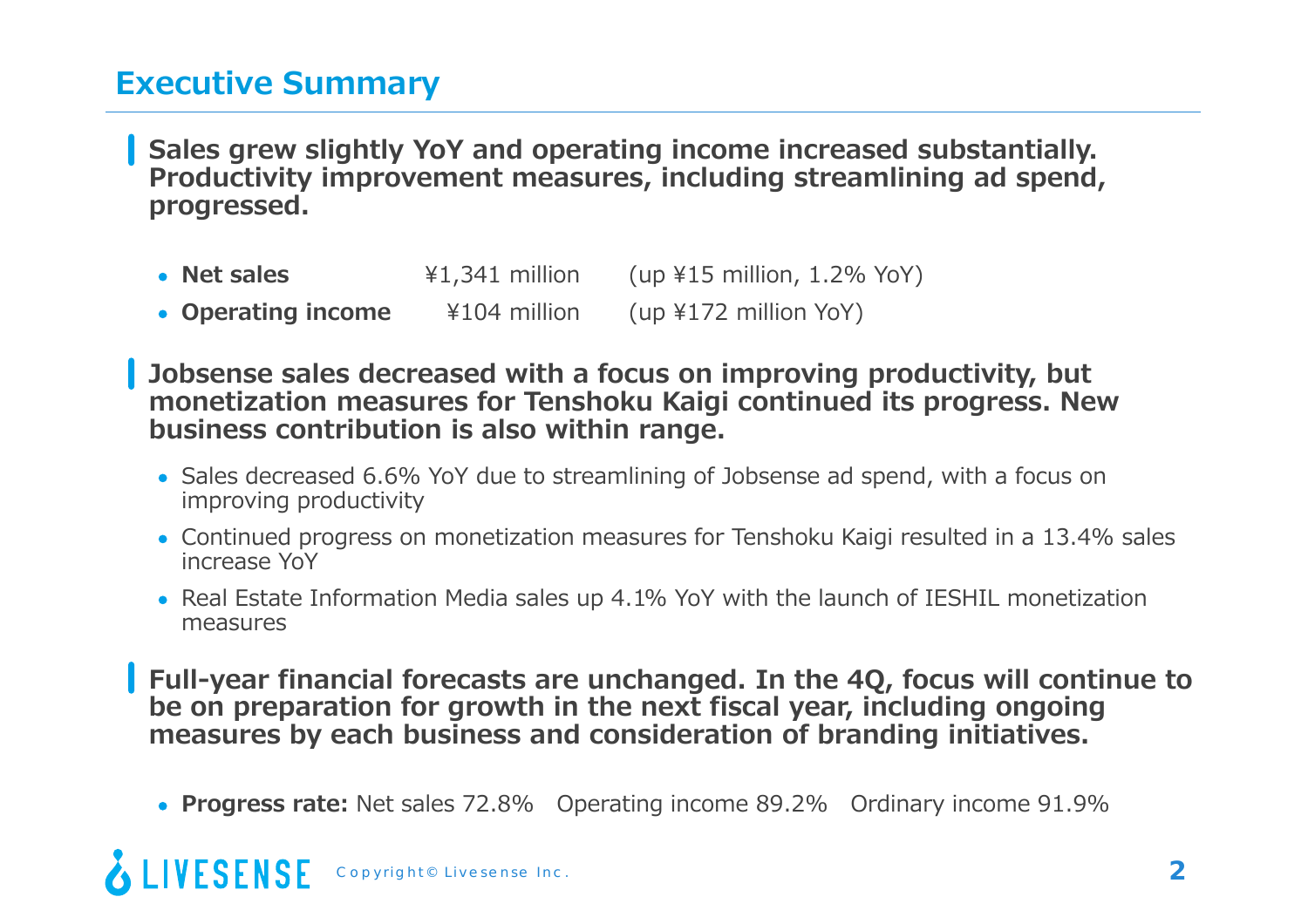



Business Overview & FY2016 Initiatives



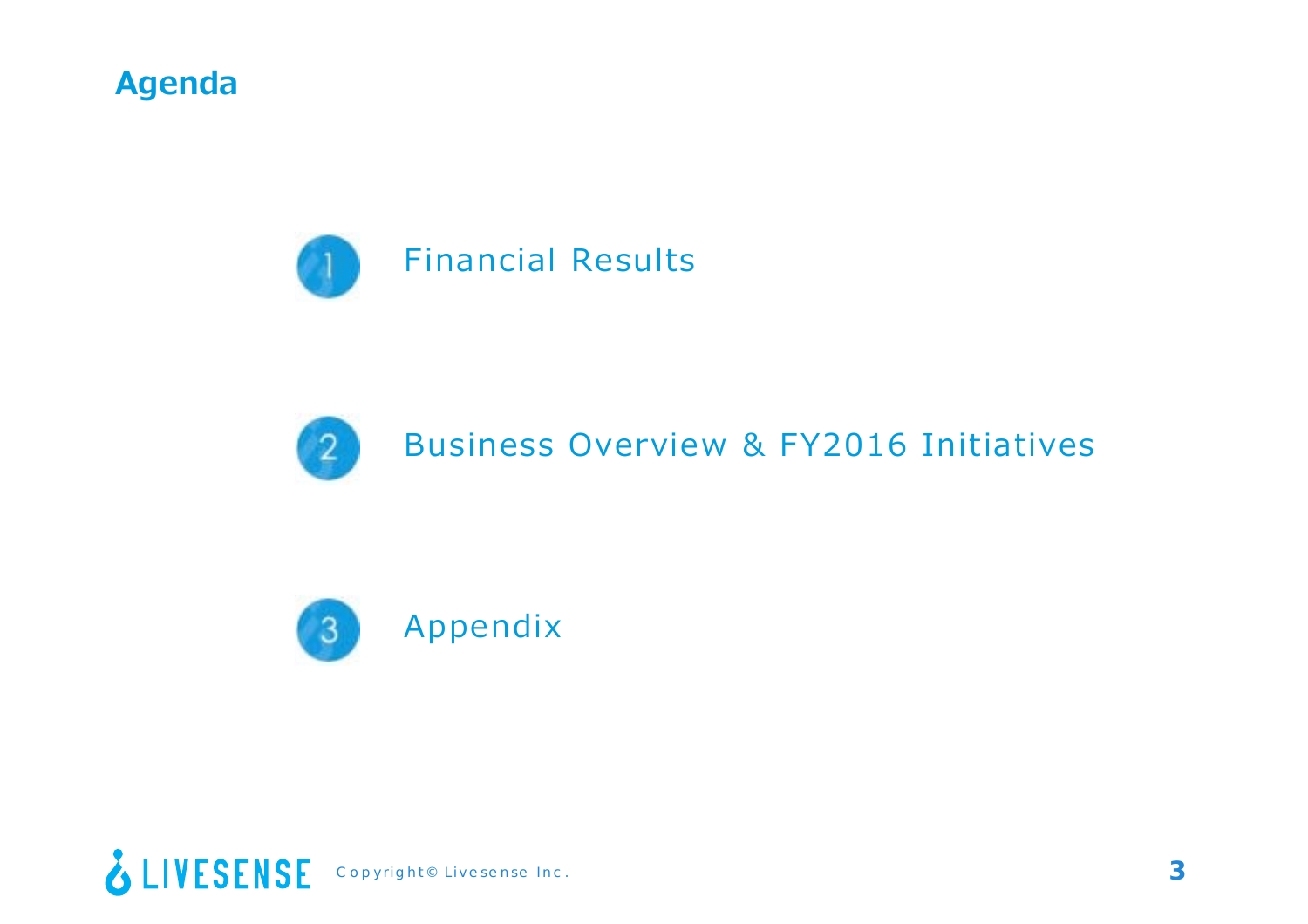# 1. Financial Results

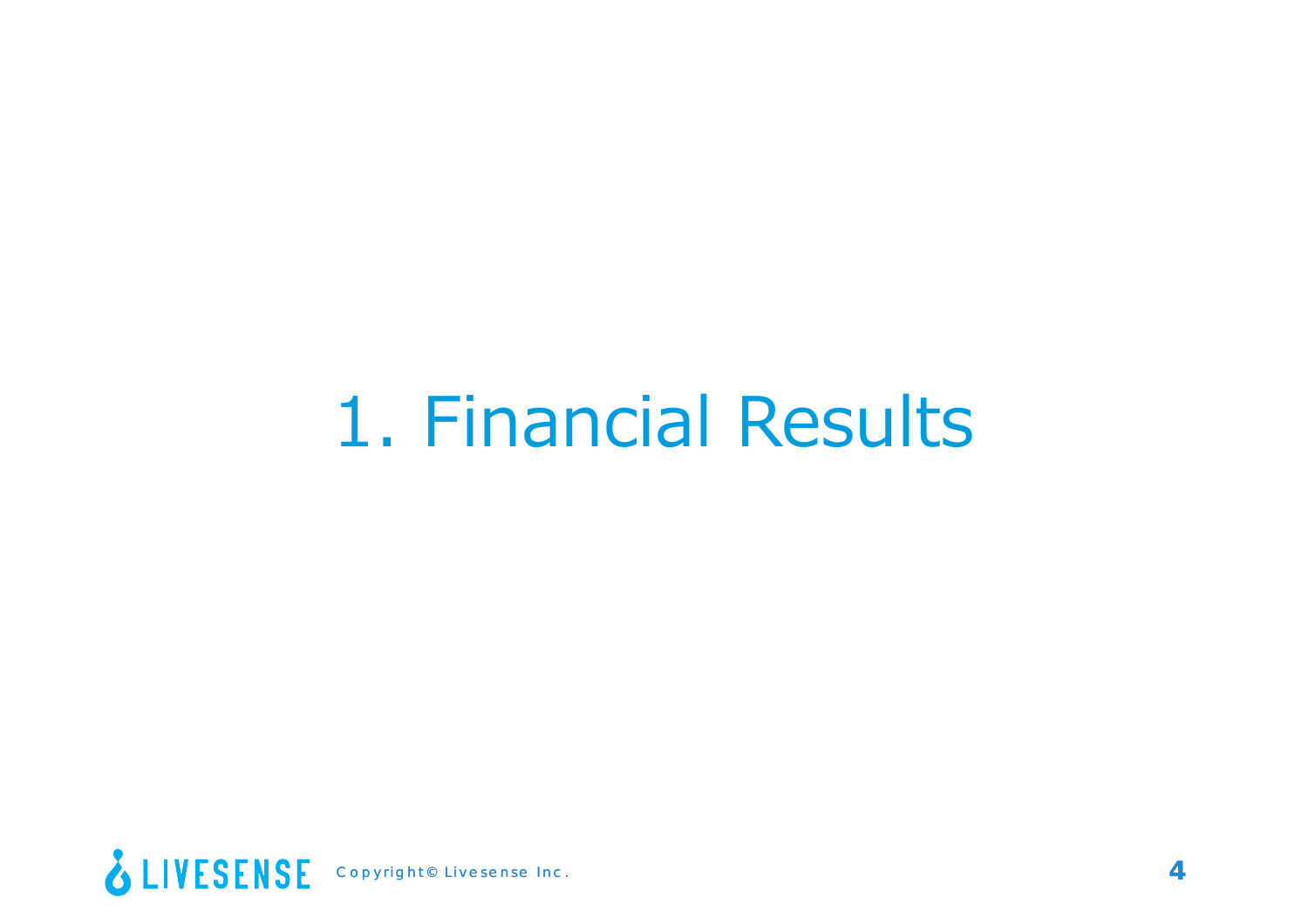# **3Q FY2016 Financial Results Overview**

- **Net sales increased YoY. Profits up substantially with productivity improvement initiatives, including streamlining ad spend.**
- **Profits up substantially QoQ, due in part to impact of goodwill impairment loss in previous quarter.**

(Unit: Millions of JPY)

|                           | 3Q/16          | 3Q/15          | YoY                      | 2Q/16           | QoQ                   |
|---------------------------|----------------|----------------|--------------------------|-----------------|-----------------------|
| <b>Net Sales</b>          | 1,341          | 1,325          | $+1.2%$                  | 1,377           | $\triangle$ 2.6%      |
| <b>Gross Margin</b>       | 1,219          | 1,196          | $+1.9%$                  | 1,246           | $\blacktriangle$ 2.1% |
| <b>SG&amp;A Expenses</b>  | 1,114          | 1,264          | $\blacktriangle$ 11.9%   | 1,103           | $+1.0%$               |
| <b>Operating Income</b>   | 104            | $\triangle$ 68 |                          | 142             | $\triangle 26.4\%$    |
| Operating Margin(%)       | 7.8%           |                | $\overline{\phantom{a}}$ | 10.3%           | $\triangle$ 2.5pt     |
| Ordinary Income           | 123            | ▲ 59           | $\overline{\phantom{a}}$ | 147             | $\triangle 16.1%$     |
| <b>Extraordinary Loss</b> | $\overline{0}$ |                |                          | 318             | ▲99.9%                |
| Net Pretax Profit         | 123            | ▲ 59           | $\overline{\phantom{a}}$ | $\triangle$ 170 |                       |
| Net income                | 77             | ▲ 39           |                          | $\triangle$ 226 |                       |

\* Goodwill impairment loss associated with consolidated subsidiary waja, etc.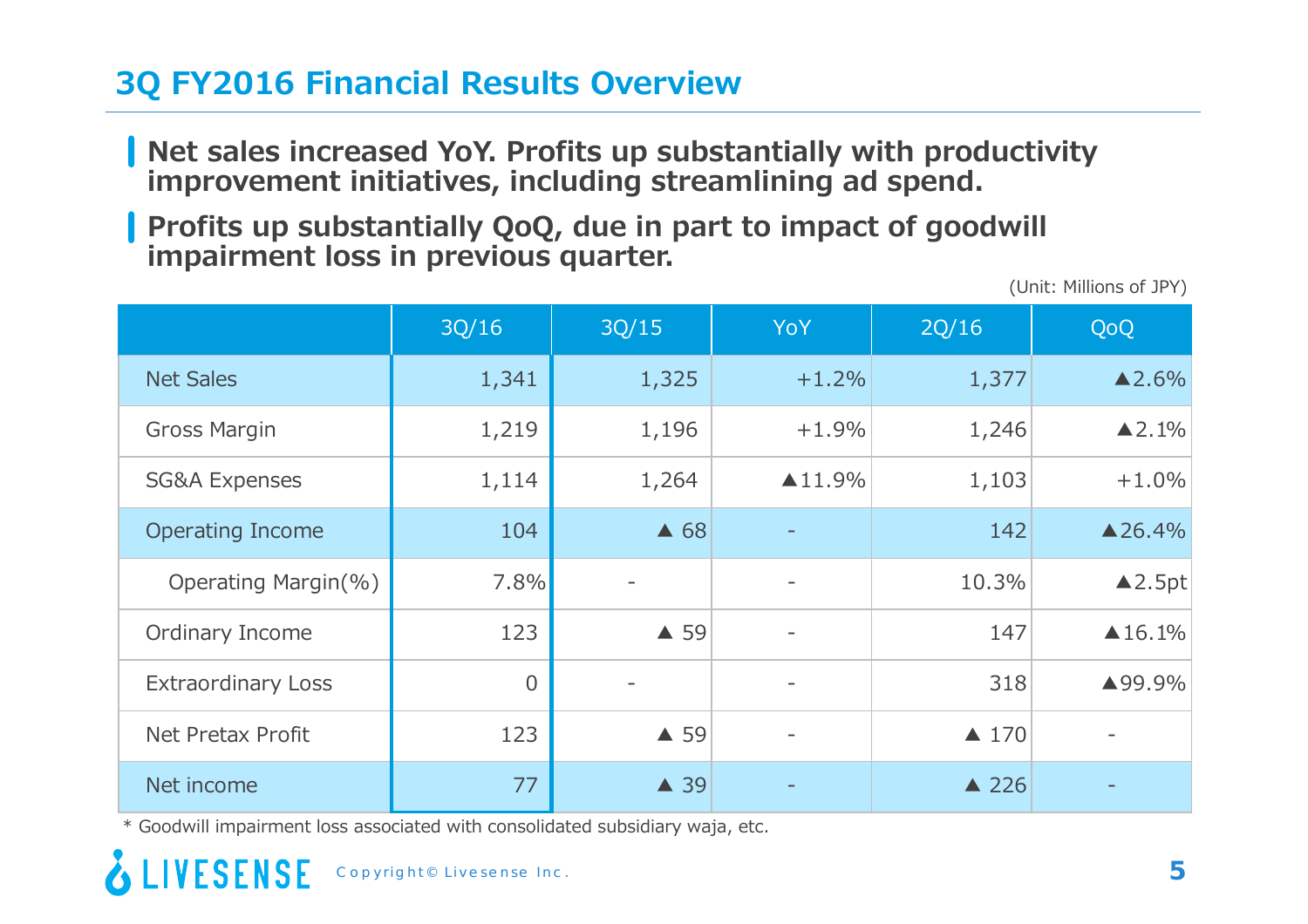## **Net Sales**

### **HR Information Media sales down slightly due to prioritization of improving productivity, but other new businesses (imitsu, Tenshoku Draft) contributed to 1.2% increase in sales YoY.**

(Unit: Millions of JPY)



<sup>&</sup>amp; LIVESENSE Copyright© Livesense Inc. **6**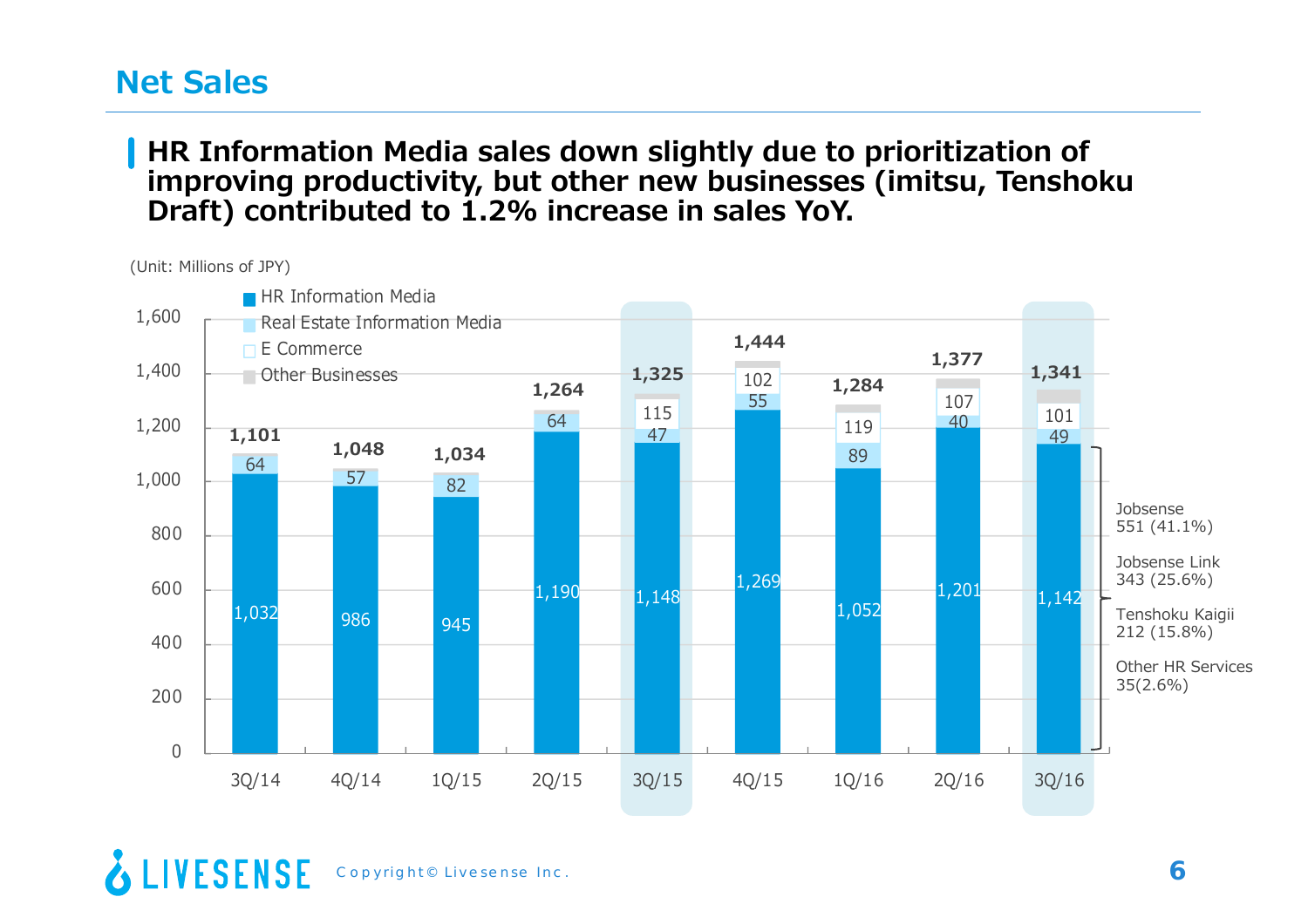## **Net Sales Breakdown - HR Information Media**

**Sales down 6.6% YoY due to streamlining of Jobsense ad spend; focus was on improving productivity.**

**Continued progress on monetization measures for Tenshoku Kaigi resulted in 13.4% increase in sales YoY.**

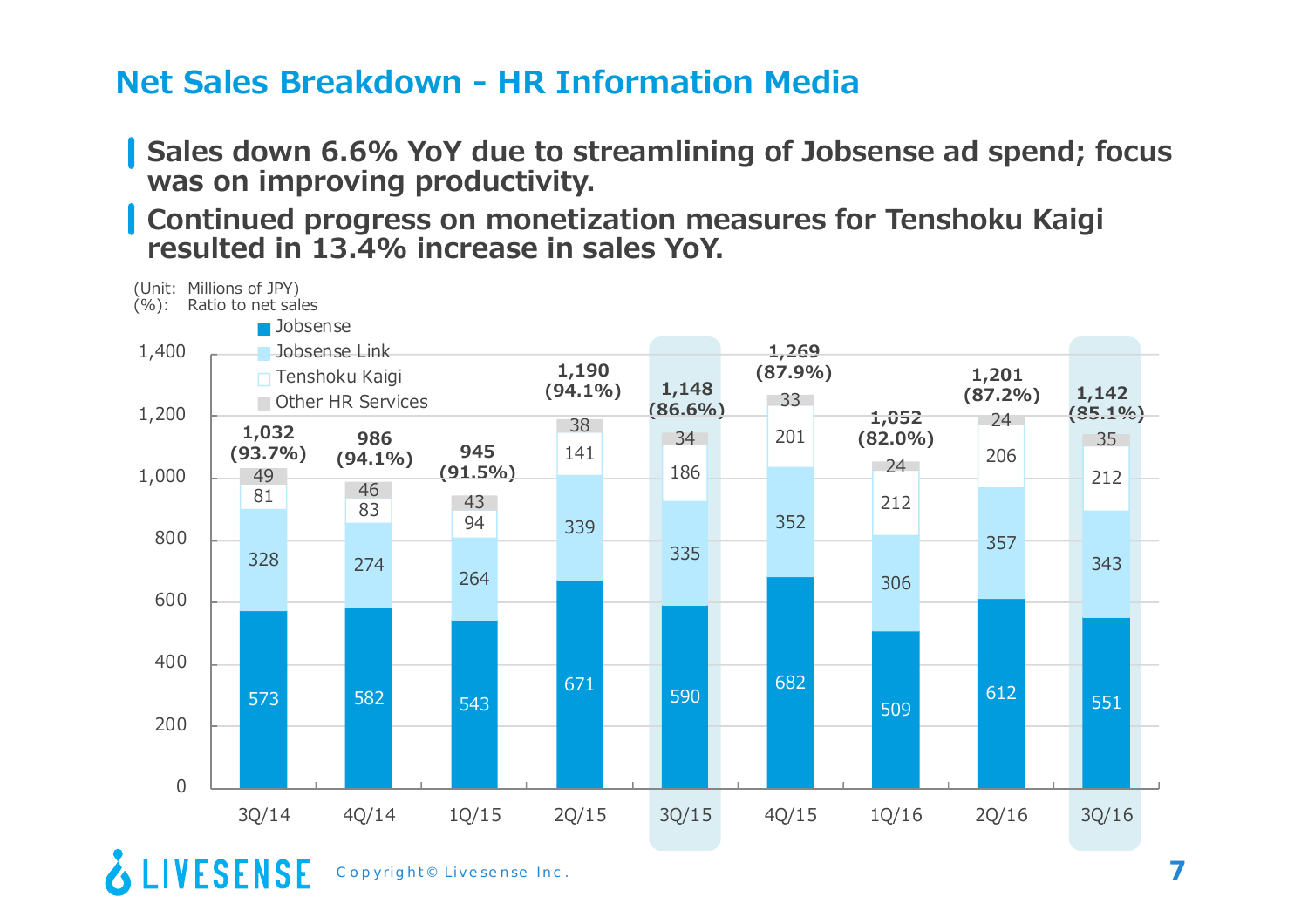## **Net Sales Breakdown - Real Estate Information Media**

### **Door chintai continued to struggle, but sales were up 4.1% YoY with launch of IESHIL monetization measures.**

<sup>(</sup>Unit: Millions of JPY) (%): Ratio to net sales



\*IESHIL real estate information service categorized under Real Estate Information Media as of 2Q/16.

### **LIVESENSE** Copyright© Livesense Inc. **8**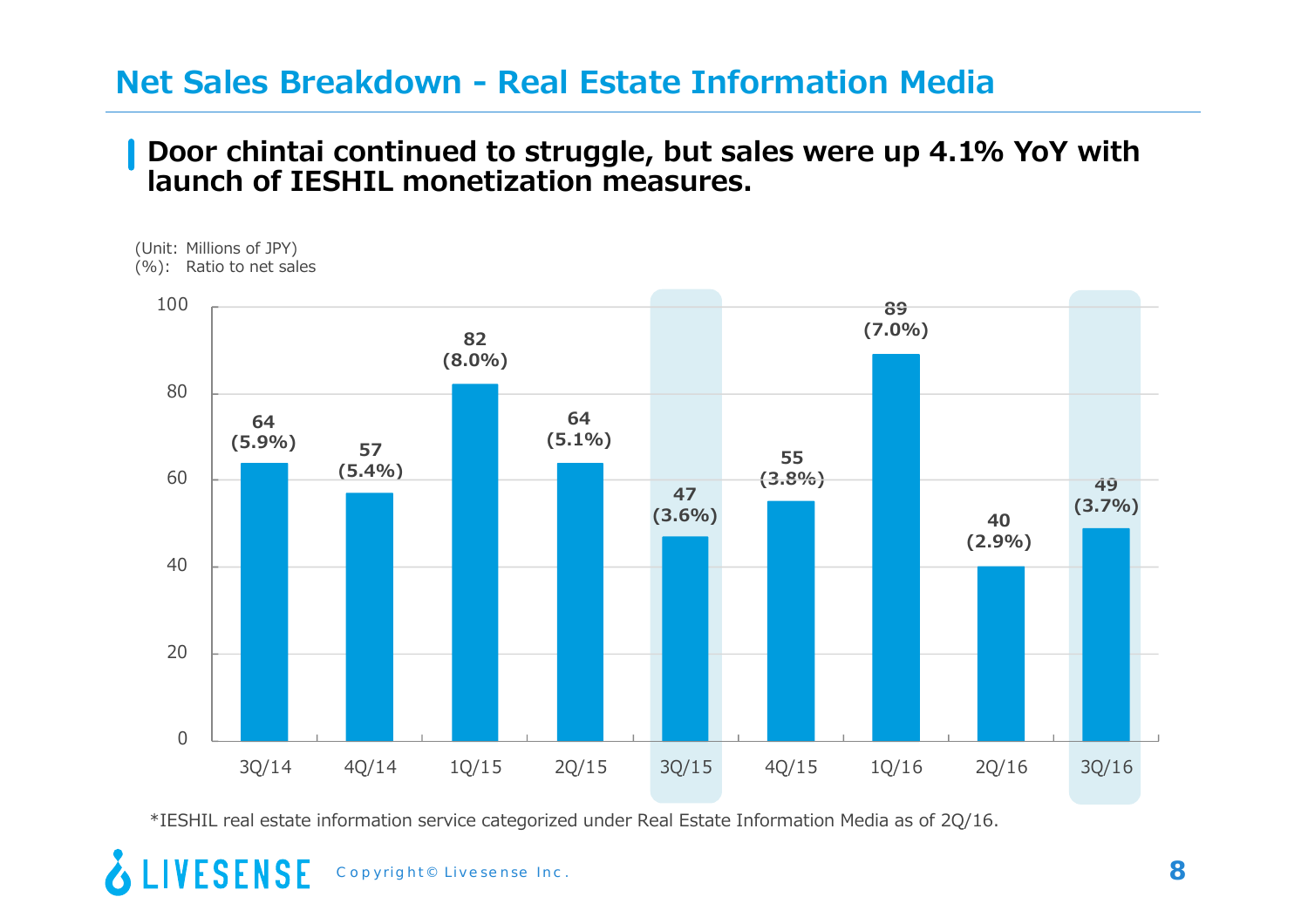# **Operating Income**

### **Progress continued on measures to improve productivity, resulting in substantial increase in profits YoY.**



<sup>&</sup>amp; LIVESENSE Copyright© Livesense Inc. **9**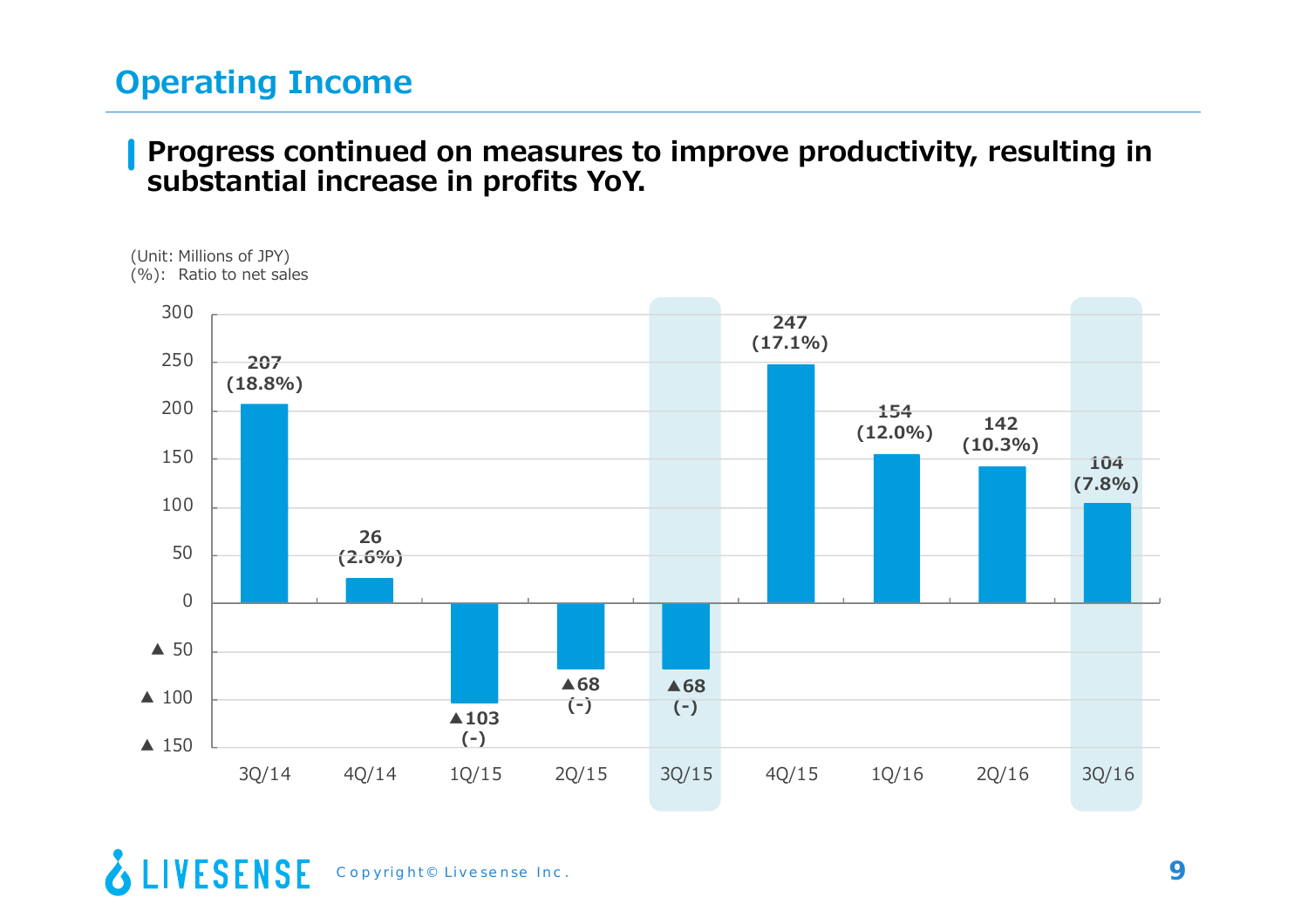# **Operating Income - YoY Comparison**

(Unit: Millions of JPY) **With progress on measures to improve productivity, existing media sales were down slightly, but advertising costs and various SG&A expenses were substantially reduced. Expansion of other businesses (imitsu, Tenshoku Draft) also contributed to increased operating income.**

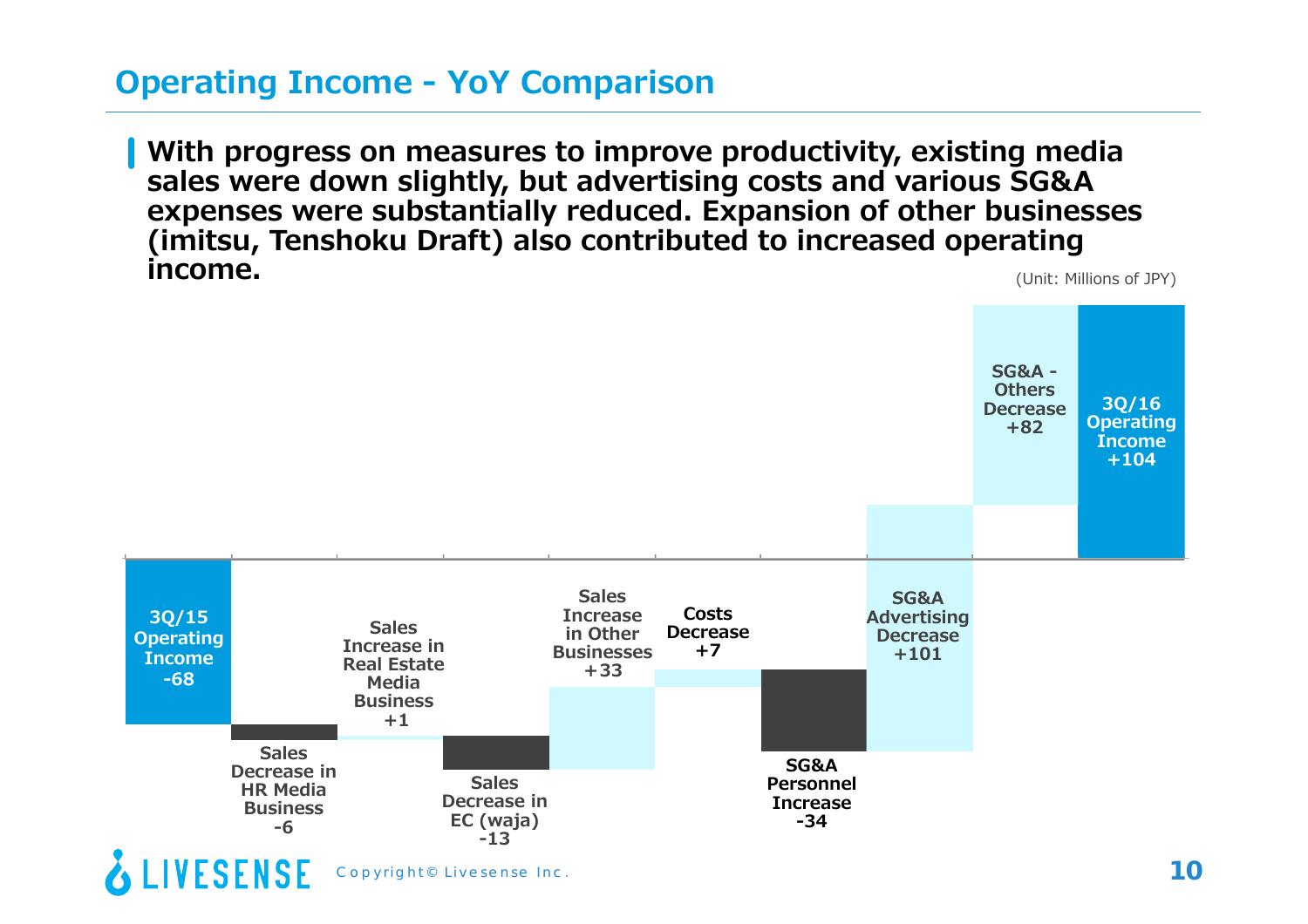# **Operating Income – By Segment**

### **HR business profits increased 44.1% with streamlining of ad spend.**

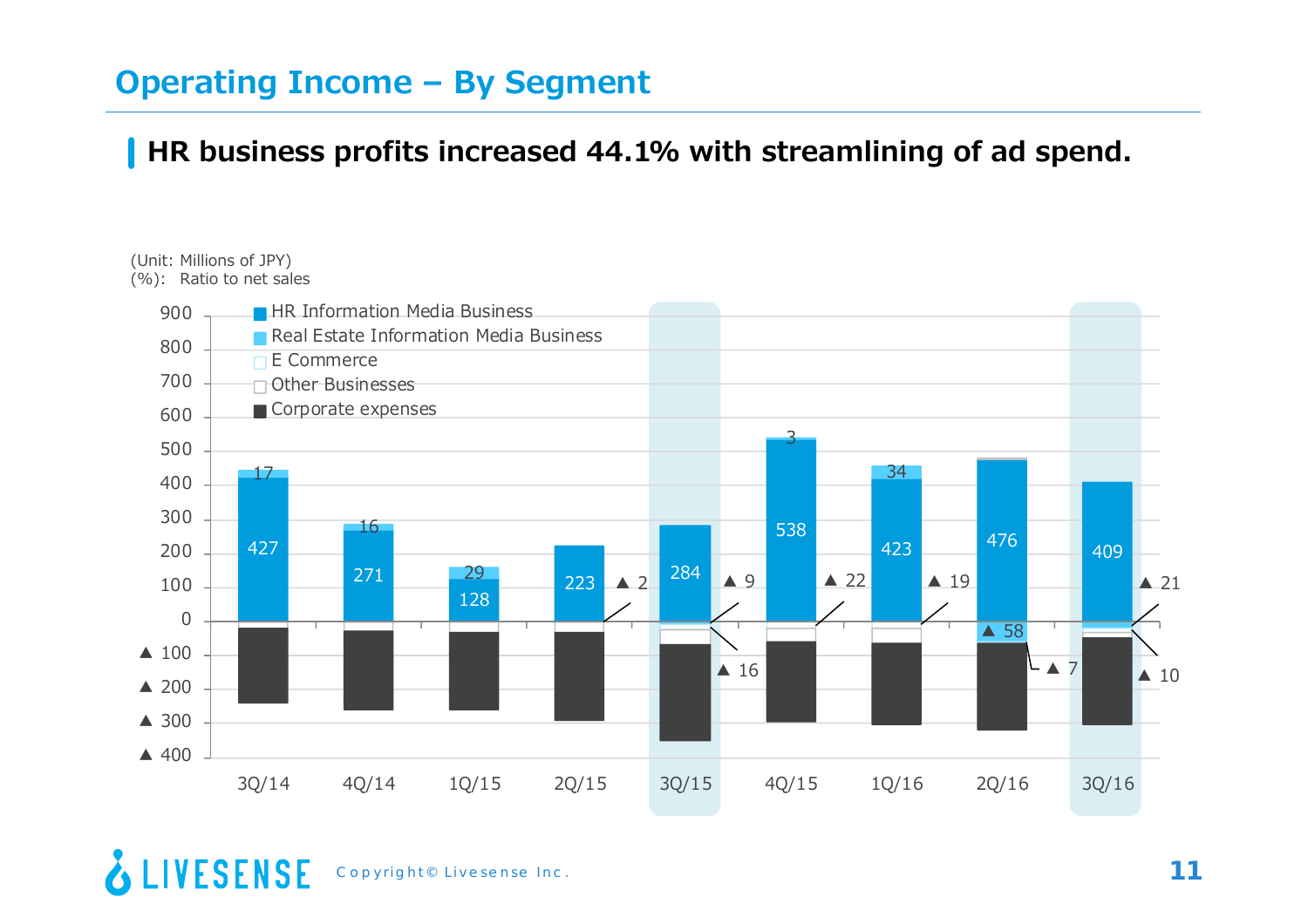### **No substantial change in cost structure YoY or QoQ.**

### (Unit: Millions of JPY)

(%): Ratio to net sales

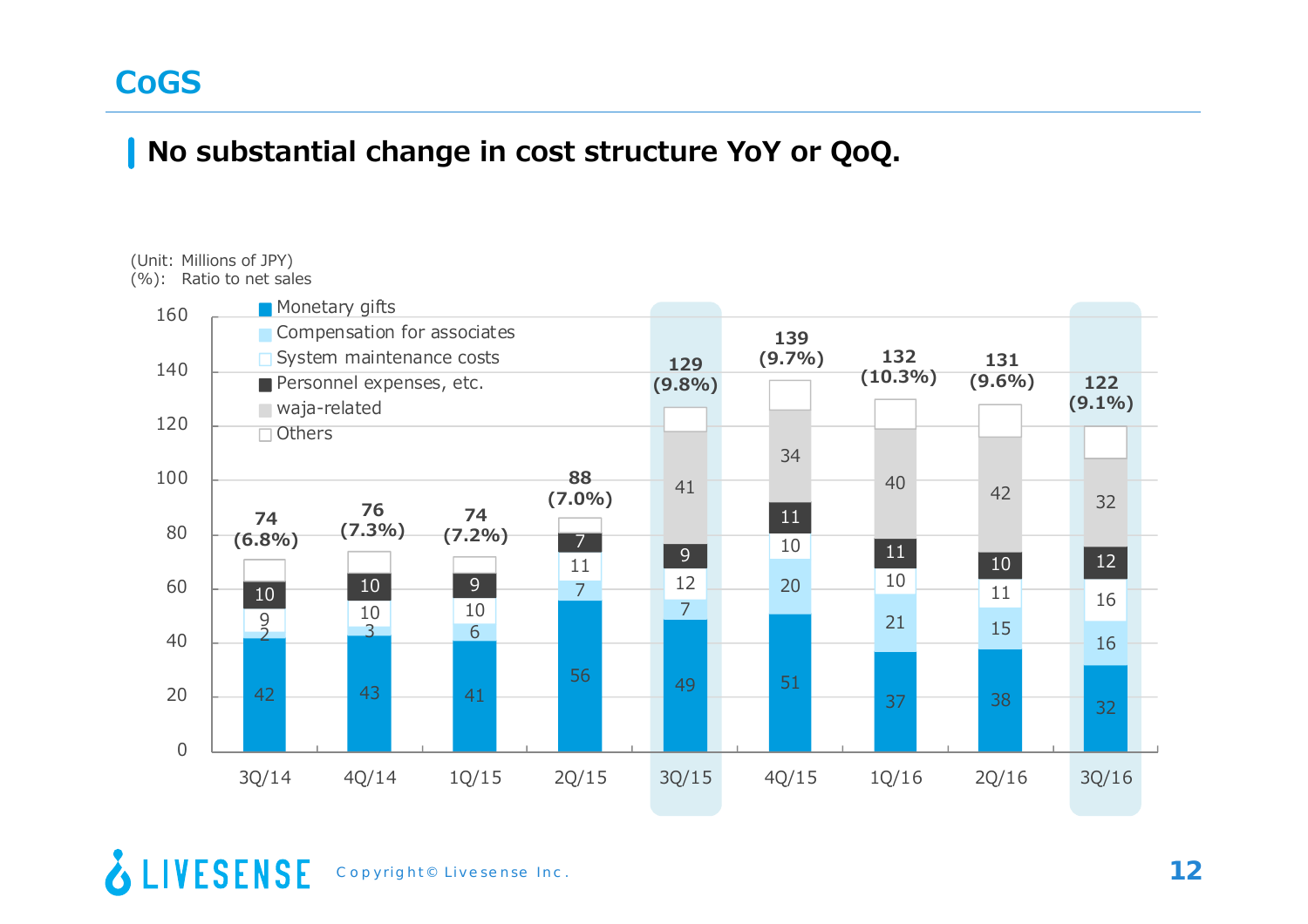## **SG&A Expenses**

(Unit: Millions of JPY)

### **Sales and marketing costs decreased 25.5% YoY with streamlining of ad spend. Other costs decreased 20.5% with efficient management/reduction of administrative and other expenses.**

**1,264 (95.4%) 1,057 (73.2%) 820(74.4%) 945(90.1%) 1,062 (102.7%) 1,244 (98.4%) 997(77.7%) 1,103 (80.1%) 1114(83.1%)** (%): Ratio to net sales 317 <sup>334</sup> <sup>374</sup> <sup>442</sup> <sup>503</sup> <sup>499</sup> <sup>508</sup> <sup>500</sup> <sup>537</sup> 287365424510 397 241 $1 - 14$  205  $-13$  $\frac{13}{317}$   $\frac{317}{12}$   $\frac{296}{12}$  $-9$ - 9  $L_{8}$ L 8  $-16$ 14 $\sim$  13  $296$   $-13$  $-10$  $^{-10}$  259  $-10$  $-10$ 204234 255283 335290260 266  $\Omega$ 2004006008001,000 1,200 1,400 1,600 3Q/14 4Q/14 1Q/15 2Q/15 3Q/15 4Q/15 1Q/16 2Q/16 3Q/16 **Personnel expenses, etc. Advertising costs Depreciation and amortization** Amortization of goodwill Others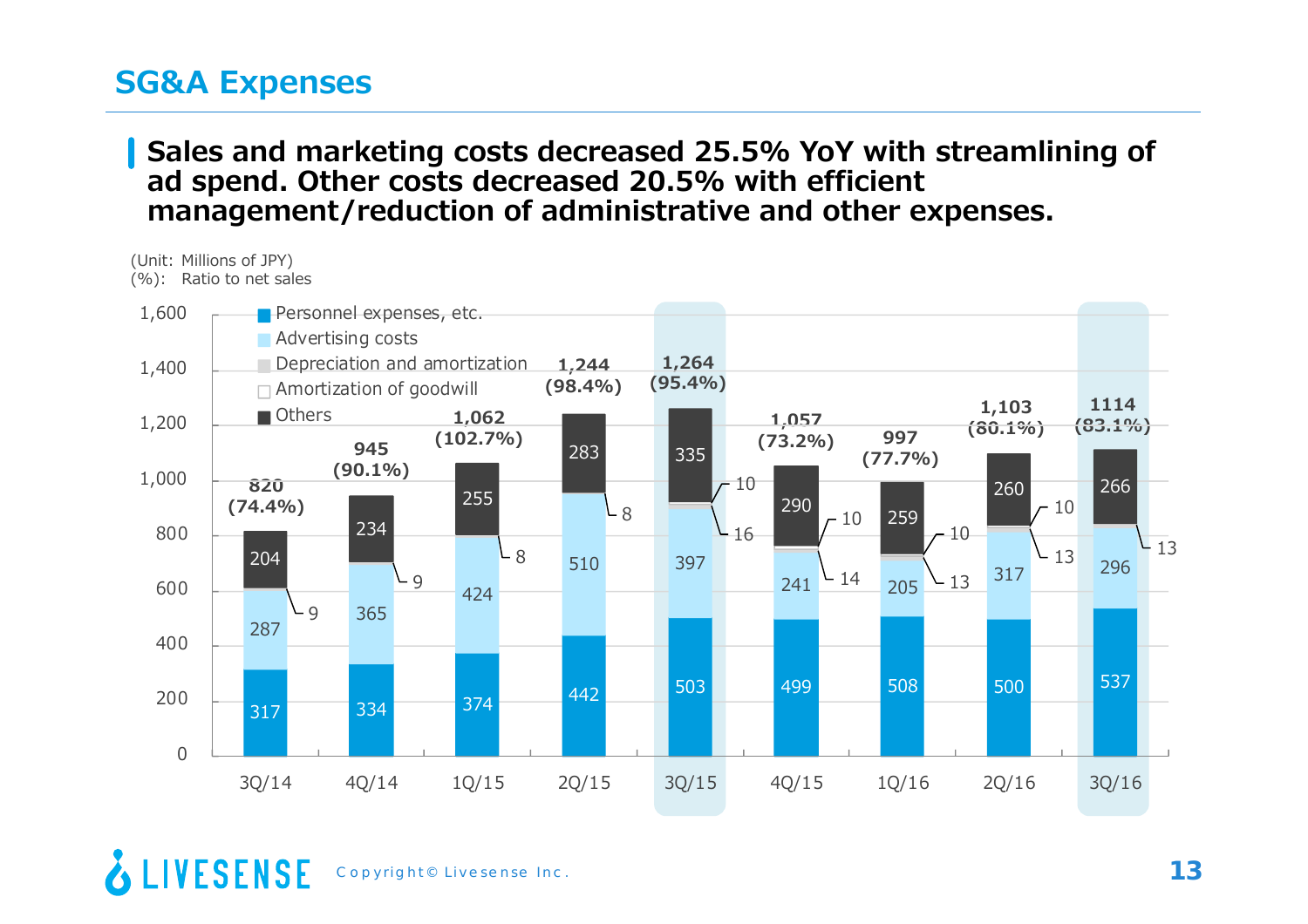### **Employees**

**LIVESENSE** 

### **Local full-time employees (Miyazaki) hired primarily for customer support. Productivity was improved with high loyalty.**

**Engineers/ Designers 48%**Producers/ Directors13%Web Marketing 7%Customersupport 4%Sales18%Administration10%107 <sup>115</sup> <sup>127</sup> <sup>151</sup> <sup>169</sup> <sup>178</sup> <sup>179</sup> <sup>193</sup> <sup>192</sup> 99 14 32 43 52 169 <sup>175</sup> 203225222 <sup>212</sup> <sup>193</sup> 181 171 2928 $\frac{13}{10}$   $\frac{13}{31}$   $\frac{13}{30}$   $\frac{31}{30}$  30  $\begin{array}{@{}c@{\hspace{1em}}c@{\hspace{1em}}c@{\hspace{1em}}}\n 13 & 13 & 13 & 15 & 15 \\
\hline\n 0 & 28 & 31 & 30 & 31 & 30\n \end{array}$  $\Omega$ 501001502002503003504004505005503Q/14 4Q/14 1Q/15 2Q/15 3Q/15 4Q/15 1Q/16 2Q/16 3Q/16 Regular/HQ Regular/R Part-time & Temp. waja/Regular waja/Part-time & Tem**p415** Breakdown of Full-time Employees No. of Employees (Consolidated)<br>(Non-consolidated/excluding Miyazaki) (Unit: Persons) **290 276330448 441<sup>447</sup> <sup>463</sup> <sup>460</sup>**

Copyright© Livesense Inc. **14**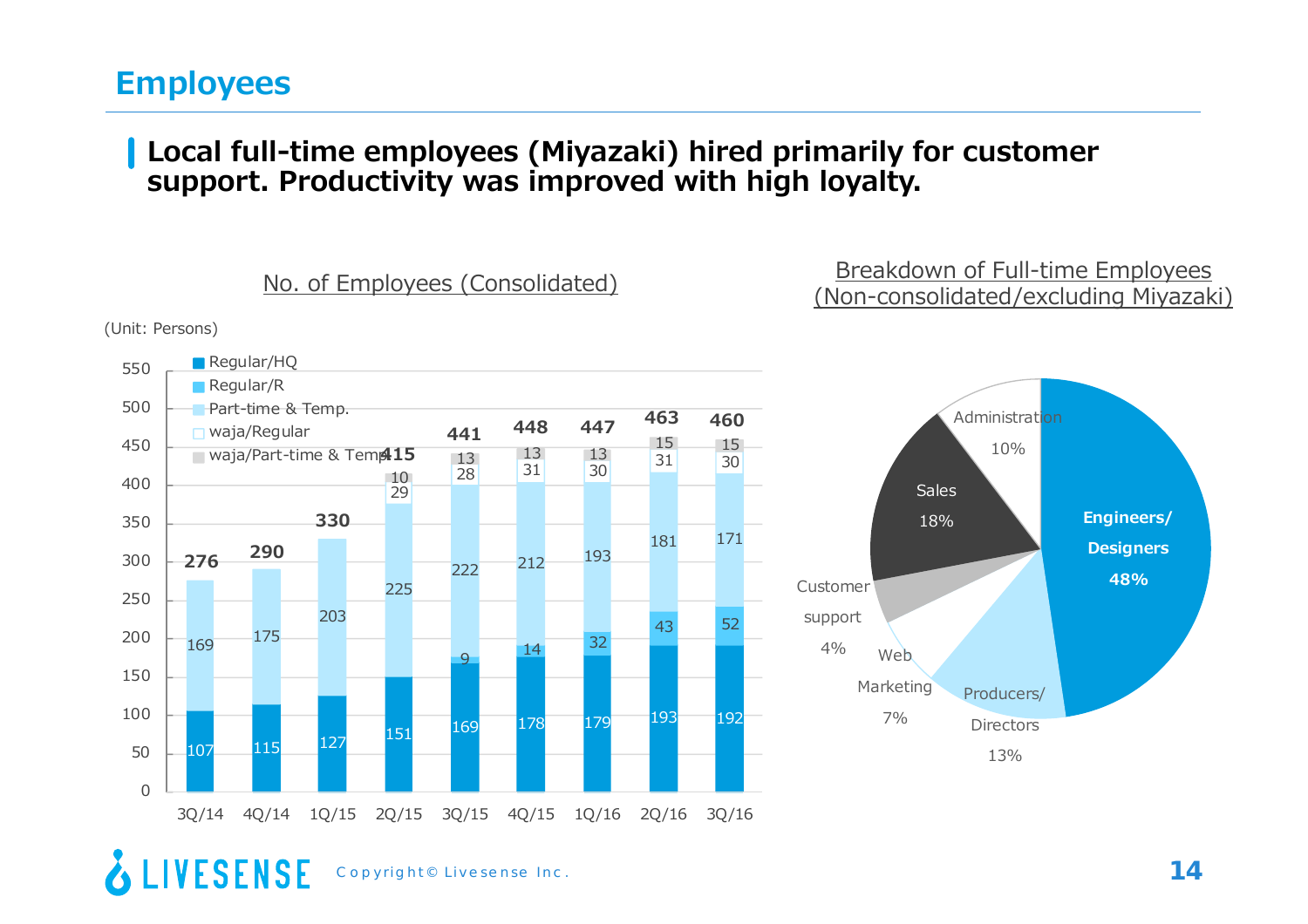# 2. Business Overview & FY2016 Initiatives

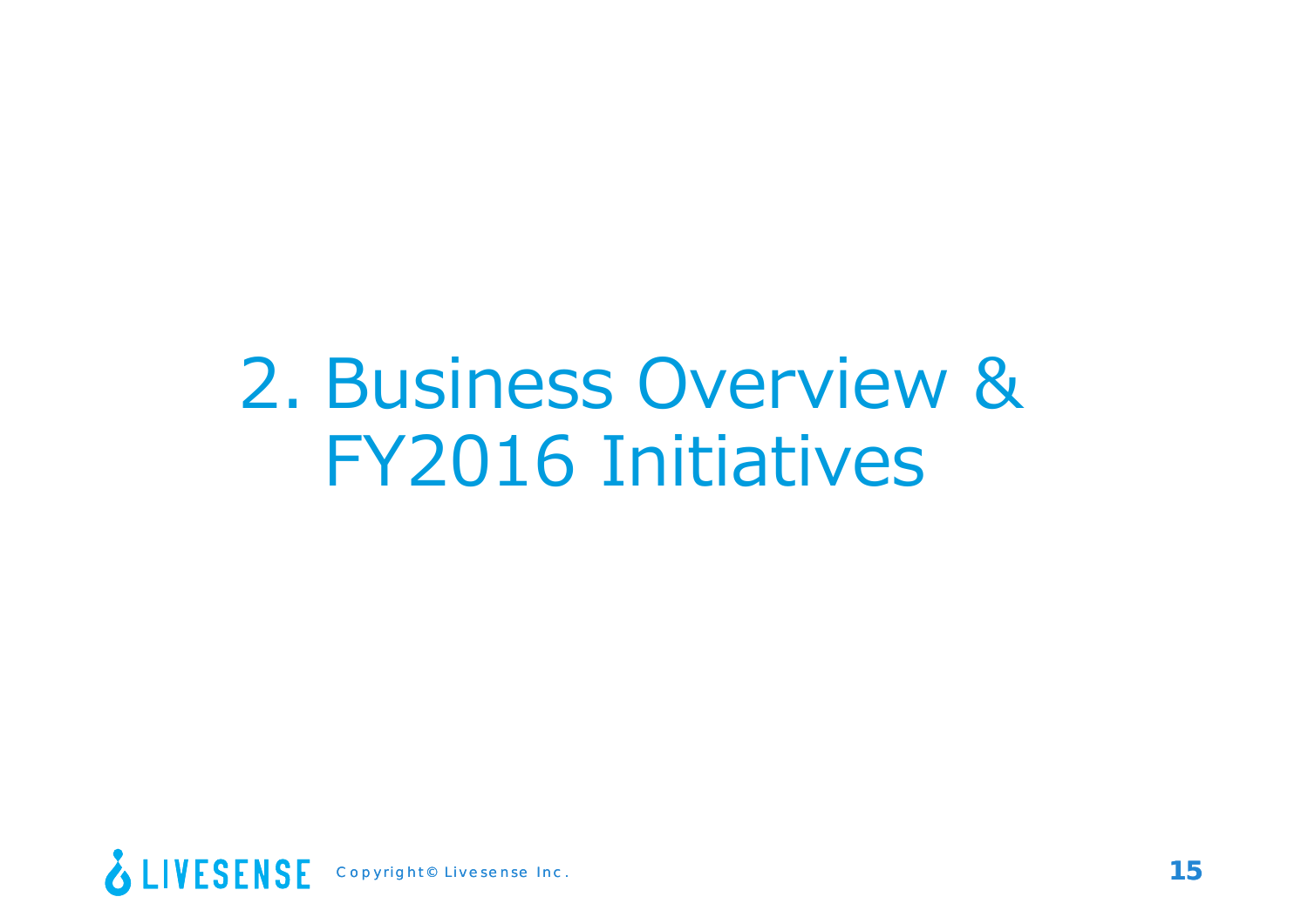|                                   | Company-wide                       | Made steady progress on a robust management system and productivity with<br>contribution of streamlining of ad spend and expansion of Miyazaki Office<br>(relocated to new office in September). Achieved solid profitability<br>Proprietary analytics platform contributed greatly to business improvements, and<br>further development planned |
|-----------------------------------|------------------------------------|--------------------------------------------------------------------------------------------------------------------------------------------------------------------------------------------------------------------------------------------------------------------------------------------------------------------------------------------------|
|                                   | Jobsense                           | Focus on increasing number of job posts and users, utilizing strengths of success<br>fee-based model, and implementing appropriate recommendations<br>Began test sales of new pricing plan<br>$\bullet$                                                                                                                                          |
| Jobsense Link<br><b>Resources</b> |                                    | Improvement of job matching rate by recommendations (e-mail magazine, etc.)<br>based on ease of acceptance and adjustment of display location on website<br>Improved productivity of job applicant telephone support at Miyazaki Office<br>$\bullet$                                                                                             |
| Human                             | <b>Tenshoku</b><br>Kaigi           | Steady growth of lead generation to major job posting sites and recruitment<br>agencies<br>"Tenshoku Kaigi BUSINESS" services for enterprises released. Now possible for<br>enterprises to approach potential career changers directly                                                                                                           |
|                                   | <b>HR New</b><br><b>Businesses</b> | Syukatsu Kaigi:<br>Improved content and site functionality. Cumulative number of members<br>surpassed 140,000<br>Tenshoku Draft:<br>$\bullet$<br>Second draft held in July. Number of participating individuals and companies both<br>more than doubled, and total number of draft picks tripled. Third draft held in<br>October                 |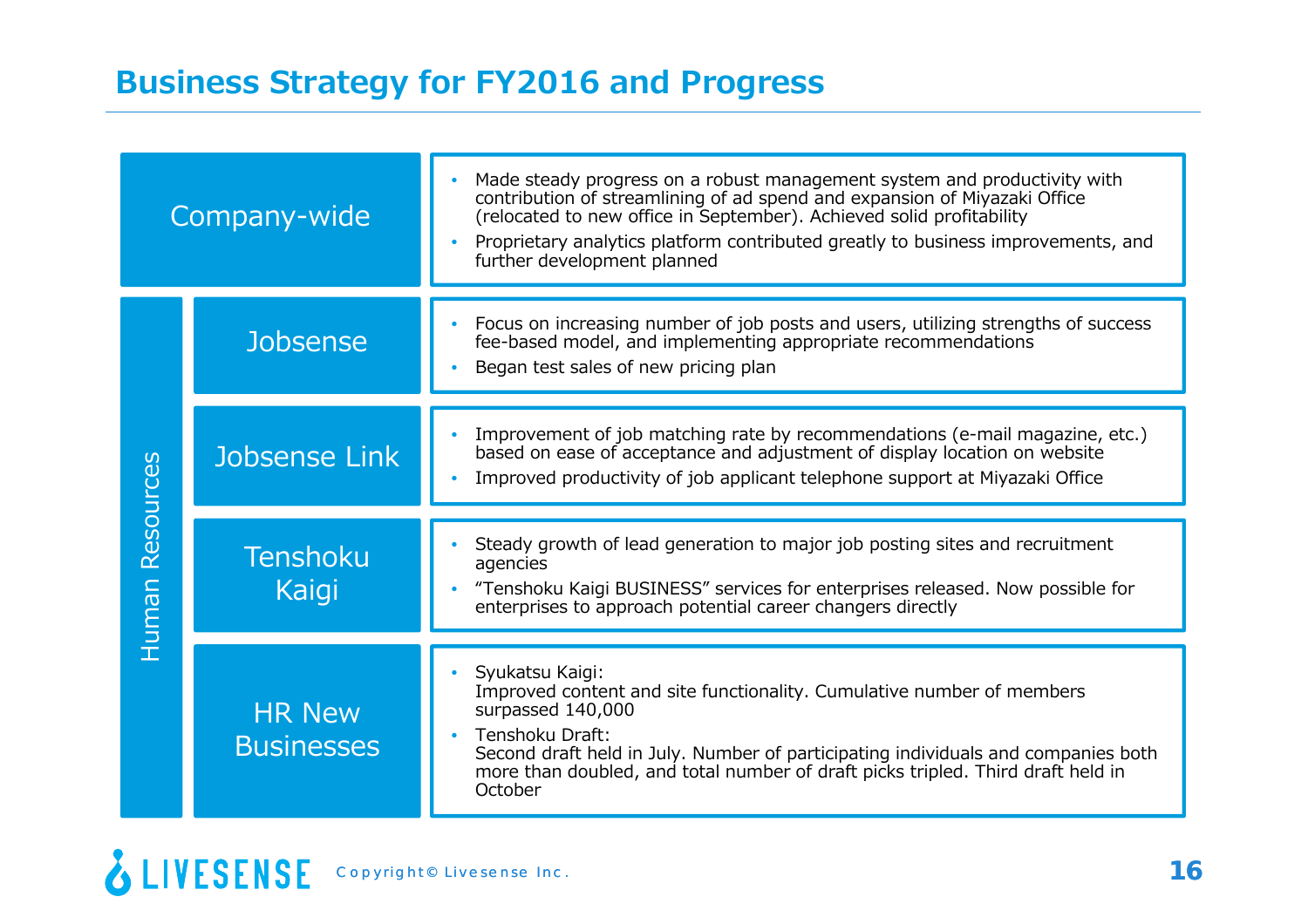# **Business Strategy for 3Q FY2016 and Progress**

| <b>Estate</b> | door chintai                        | New housing-related services (moving, etc.) launched, optimization of monetary<br>gifts (up to $\frac{1}{4}40,000$ ), launch of test sales of new pricing plans<br>Implementation of feasibility study and various trials for next year                                                                                                                                        |
|---------------|-------------------------------------|--------------------------------------------------------------------------------------------------------------------------------------------------------------------------------------------------------------------------------------------------------------------------------------------------------------------------------------------------------------------------------|
| Real          | <b>IESHIL</b>                       | AI Advisor service where proprietary artificial intelligence introduces real estate<br>agencies based on user needs launched in August. New monetization measures<br>implemented<br>Expansion of network of partner real estate agencies. At event held in September,<br>external networking was also strengthened, including participation of US-based<br><b>Zillow Group</b> |
| E             | waja<br>(consolidate<br>subsidiary) | User attraction through enhancement of web and e-mail marketing<br>$\bullet$<br>Grew product lineup by enhancing support for major waja buyers<br>$\bullet$<br>Promotion of product listings on REASON Outlet and acquisition of new brands                                                                                                                                    |
| Others        | <b>New</b><br><b>Businesses</b>     | Chiryo Note:<br>Number of unique users growing steadily. Patient-to-patient Q&A launched as new<br>feature<br>imitsu:<br>$\bullet$<br>Website fully redesigned in September. Number of corporate users surpassed<br>25,000, and total amount of requests surpassed ¥30 billion. Categories expanded<br>and enhanced                                                            |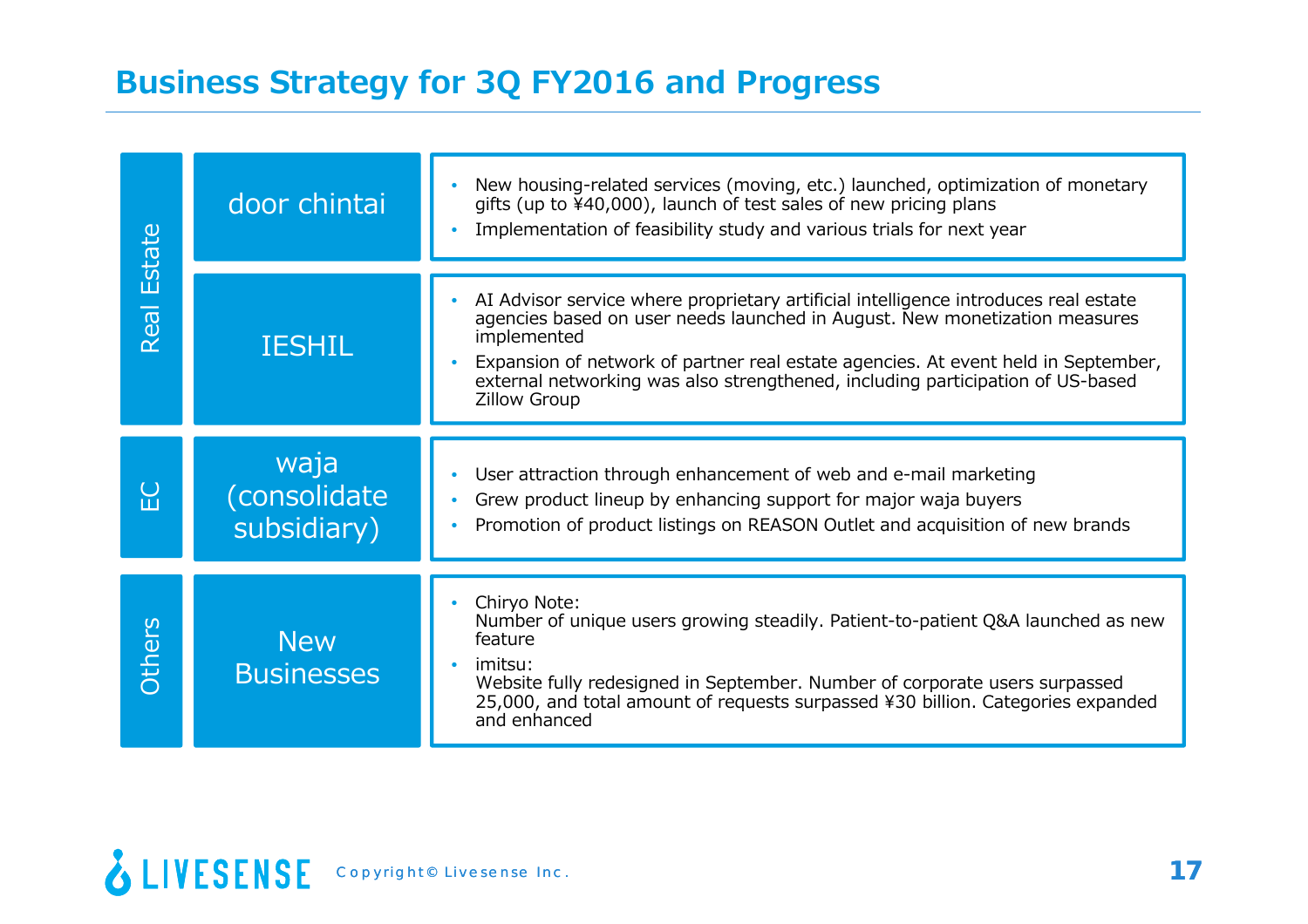## **Business Topics: Tenshoku Kaigi BUSINESS Released (Tenshoku Kaigi)**

**New service launched where companies can send direct scouting emails and post employment advertisements to Tenshoku Kaigi members, including potential career changers (66%), who are normally hard to approach.**



- • Simultaneously satisfies requests of companies wishing to approach potential career changers directly and of Tenshoku Kaigi members wishing to apply after comparing company reviews and employment information
- • Reduces post-hiring mismatches because users apply after ascertaining the corporate culture and work environment through reviews

### *IESENSE* Copyright© Livesense Inc. **18**

### **Career Change Intentions among Tenshoku Kaigi Members (Livesense Survey) Site Screenshot**

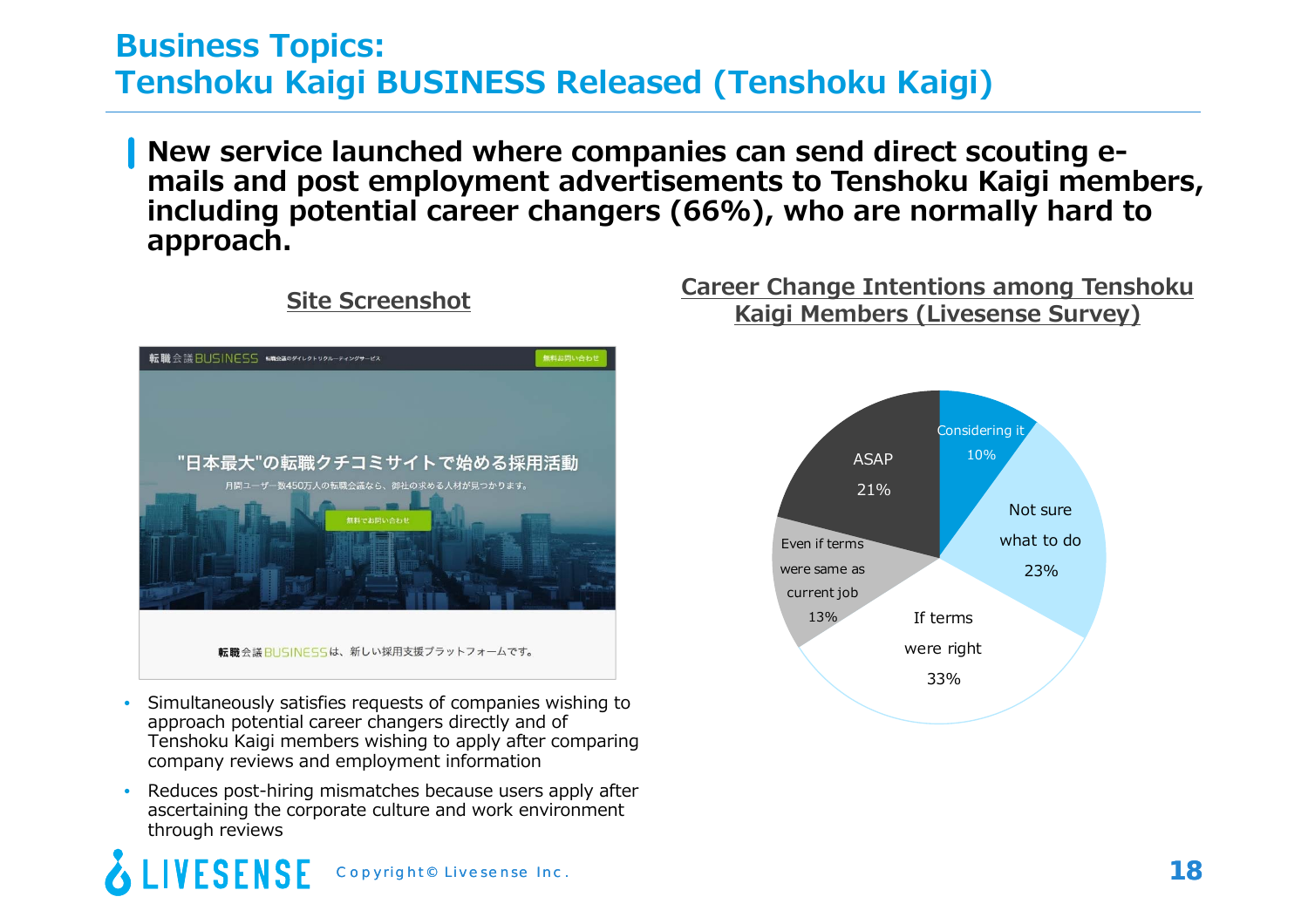# **Business Topics: AI Advisor Released (IESHIL)**

**AI Advisor service launched where proprietary artificial intelligence introduces real estate agencies according to user needs.**



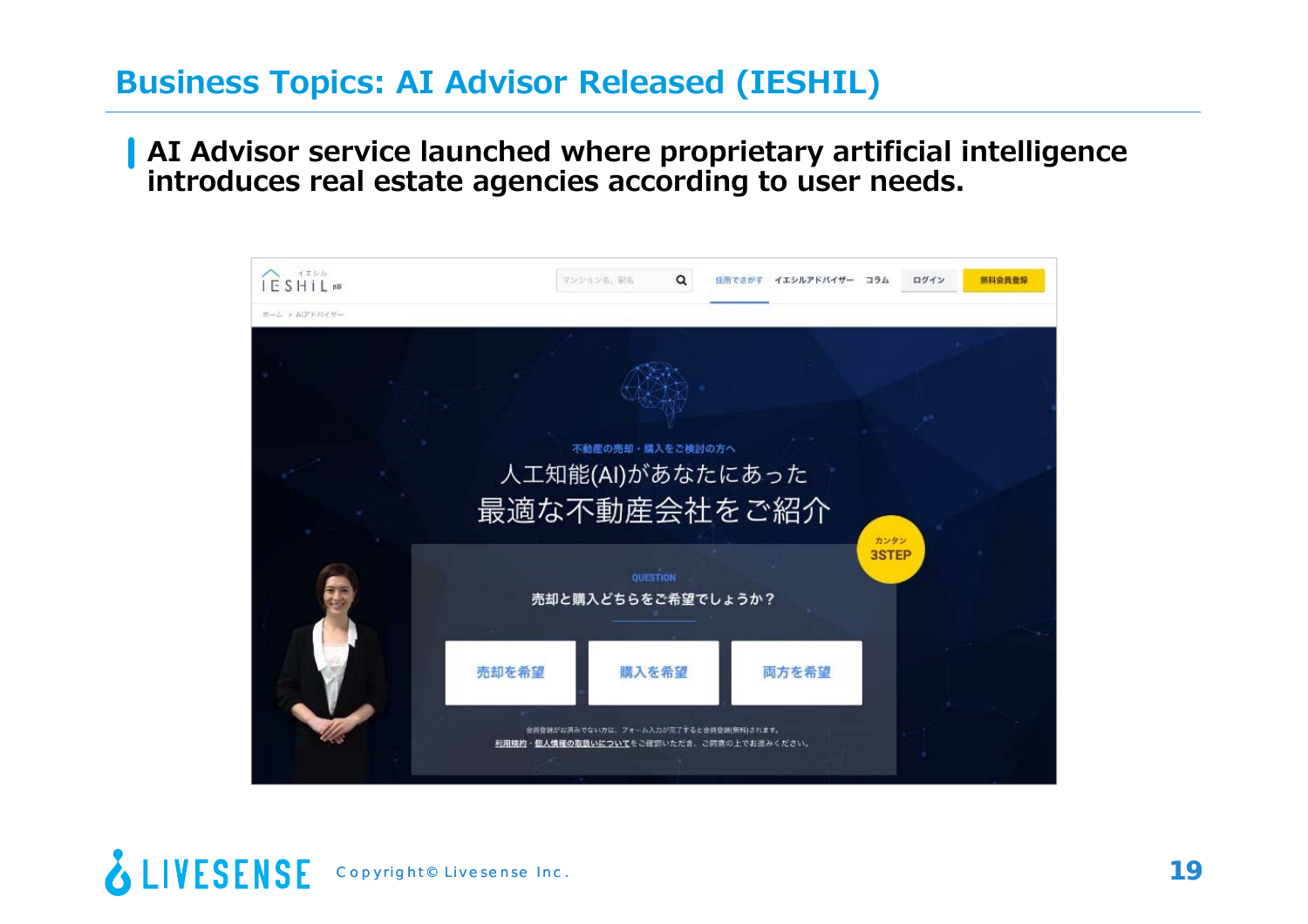# **Business Topics: New Business (Shukatsu Kaigi)**

### **Number of site members trending favorably thanks to collection and enhancement of original content, including reviews of company screening, since service was launched in April 2015.**



Site Screenshot

- Cumulative number of registered members surpassed 140,000. About 1.5 years since launch of service, roughly  $\frac{1}{4}$  of all job seekers using the service
- Accumulation of original content not available from other services, including approximately 12,000 registered entry sheets in company screening and roughly 30,000 screening experience notes (interview information)

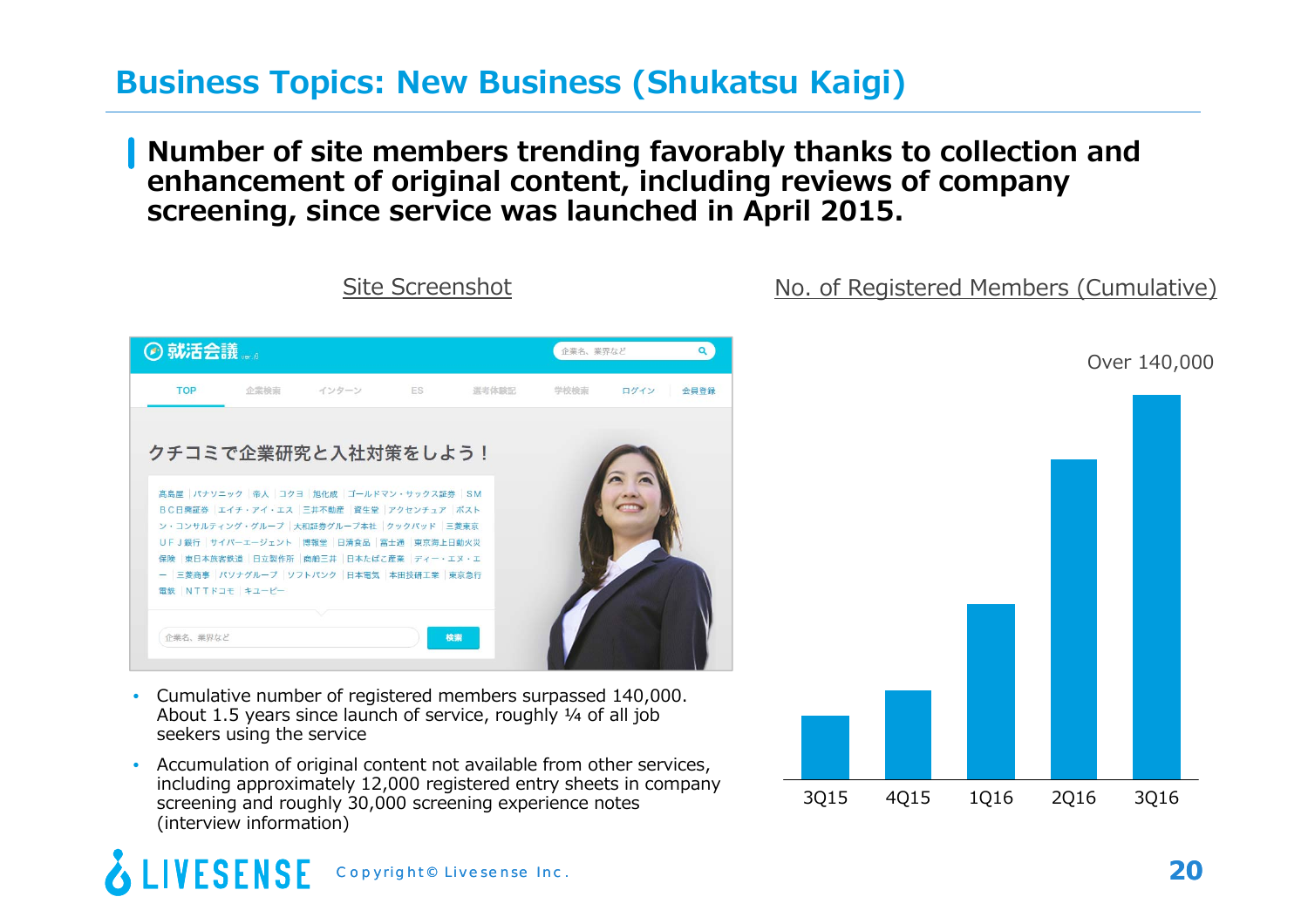# **Business Topics: New Business (Tenshoku Draft)**

**Around 900 IT engineers submitted entries in first draft (held in April).\* In second draft (held in July), number of participants and companies both more than doubled, and total number of draft picks tripled.**

| 転職DRAFT                                                  | Login |
|----------------------------------------------------------|-------|
|                                                          |       |
| 企業があなたを奪い合う<br>ITエンジニア限定 第二回転職ドラフト会議 2016年7月14日開催!       |       |
| intin(line);<br>ENTRY                                    |       |
| 参加する                                                     |       |
| 第二回ドラフト会議 参加企業一覧                                         |       |
| $\odot$<br>A BASE<br>$\circ$<br><b>Qaods</b><br>O Coiney |       |

Site Screenshot

- Tenshoku Draft, first domestic career change service where companies bid on IT engineers, held in April and July (Third draft to be held in October)
- New service allowing IT engineers to ascertain their market value leading to career advancement and improved skills

### **FSFNSF** Copyright© Livesense Inc. **21**

Status of Service

**The 1st draft (held in April, 2016)**

| No. of      | No. of           | No. of              |
|-------------|------------------|---------------------|
| Applicants* | <b>Companies</b> | <b>Designations</b> |
|             |                  |                     |

### **The 2nd draft (held in July, 2016)**



\* Only registered IT engineers who pass document screening of Tenshoku Draft Office based on experience and desire to change careers participate in Tenshoku Draft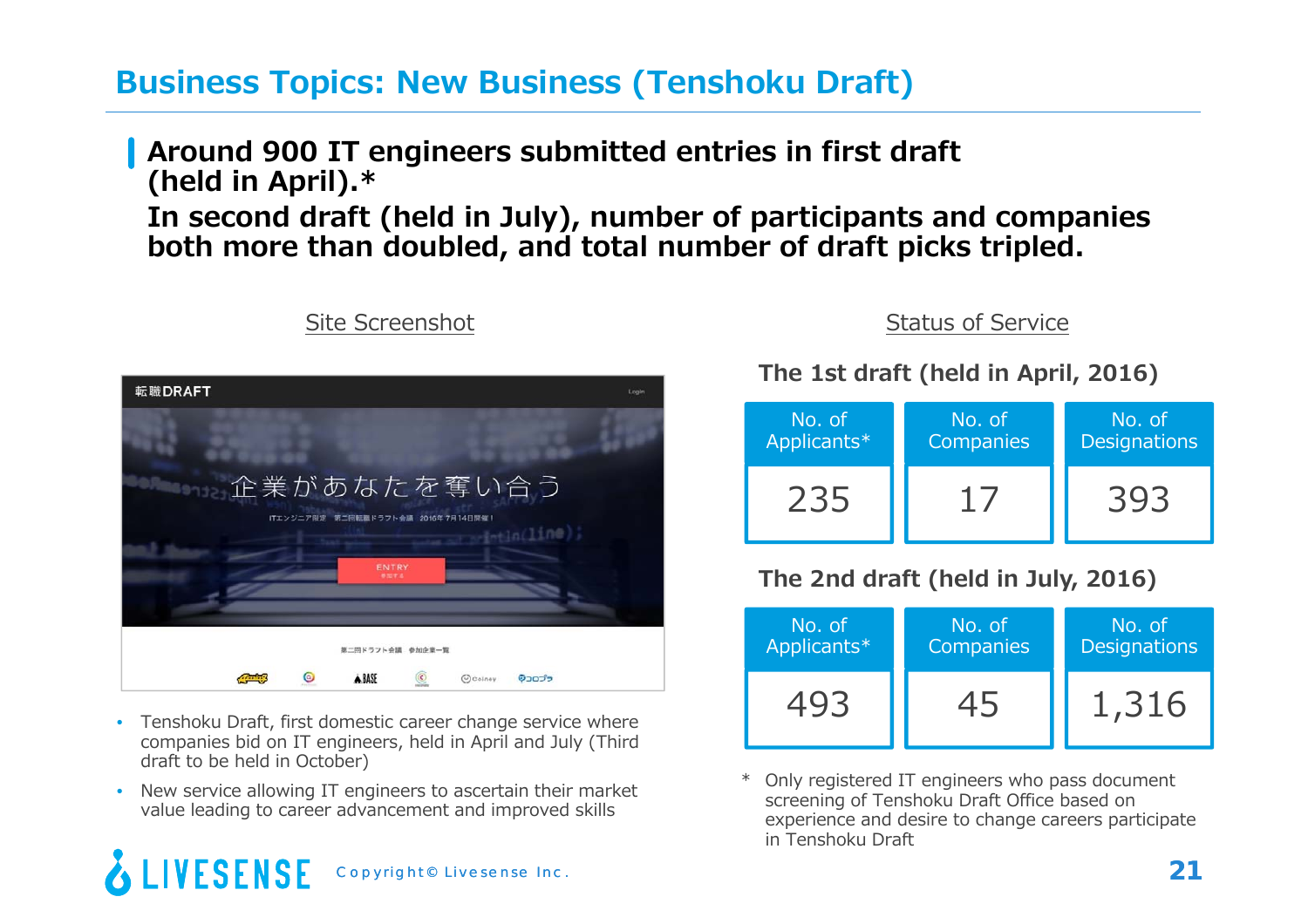# **Business Topics: New Business (Chiryo Note)**

### **Strong growth trend in number of unique users. Patient-to-patient Q&A launched as new feature.**



### Trend in Number of Unique Users (Quarterly)



### **ESENSE** Copyright© Livesense Inc. **22**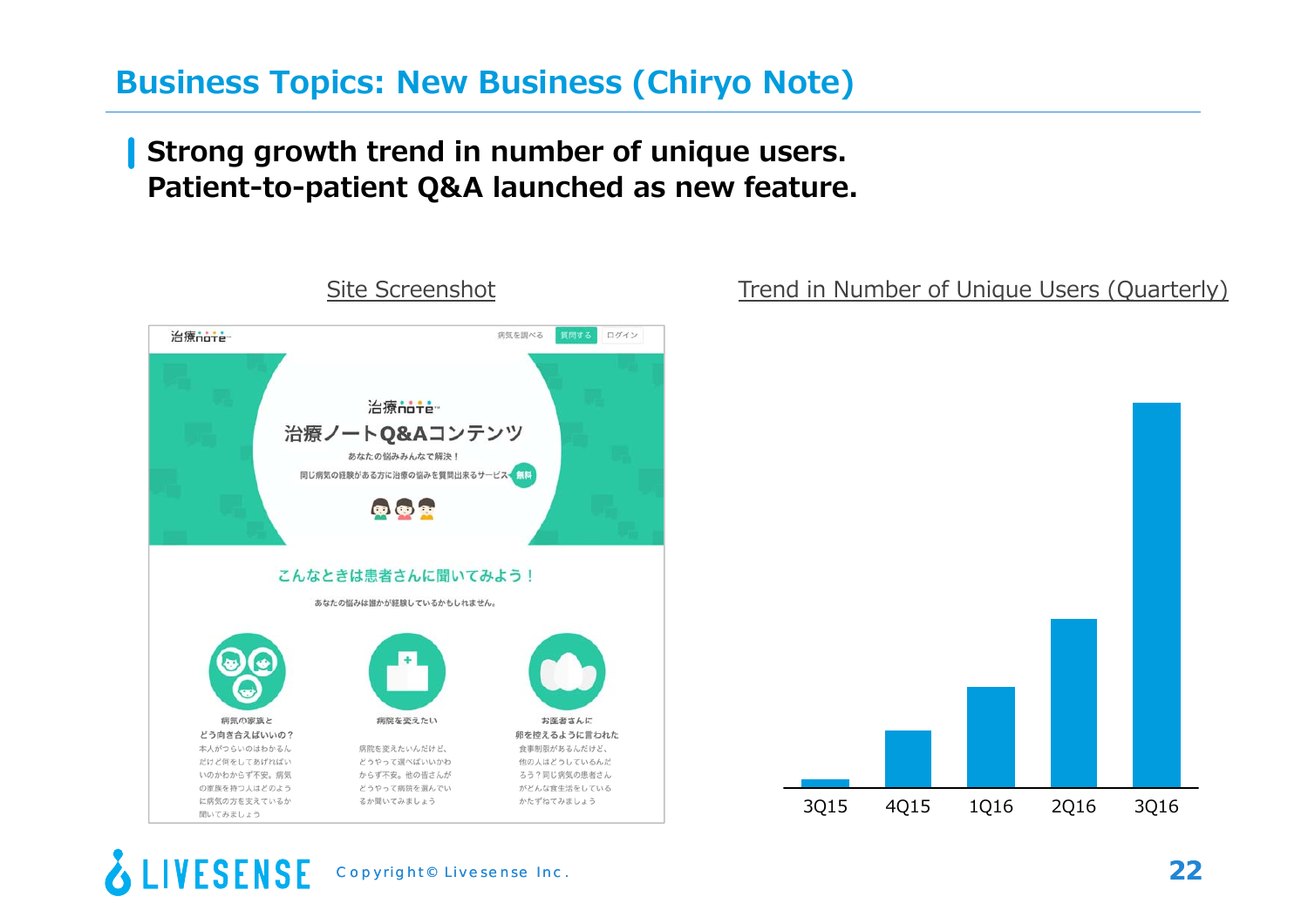# **Looking Ahead to Next 10 Years: Livesense Proprietary Analytics Platform**

**Collecting and analyzing big data, including user actions, utilizing proprietary analytics platform. Able to provide information anticipating latent user needs, enhancement of usability through improvements to site functionality and services, and highly cost-effective web advertising placement.**



FSFNSF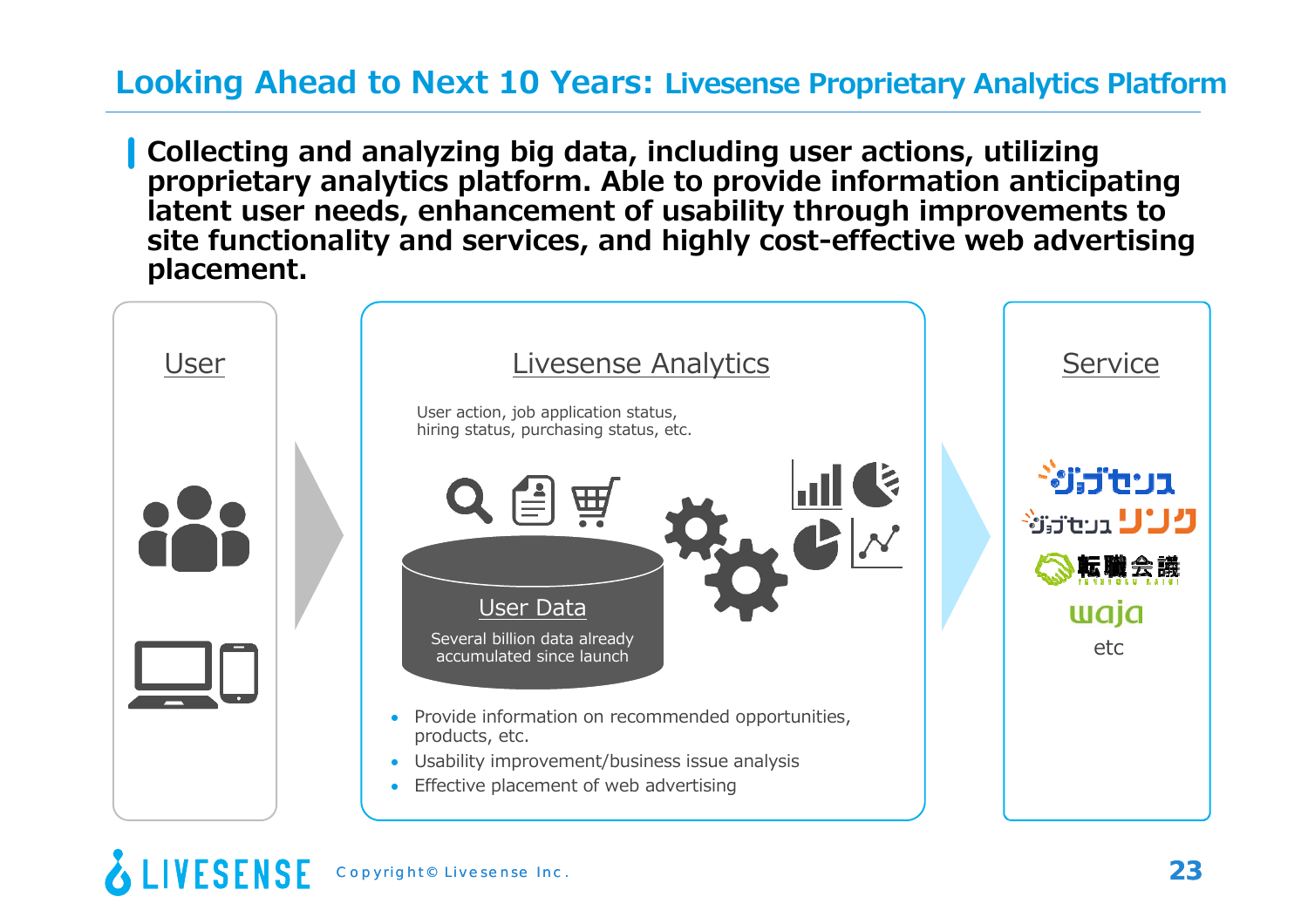### **Looking Ahead to Next 10 Years: Vision**

**Through the 3Q, now a lean and profitable organization, targeted since the beginning of the year. In the 4Q, further preparation to achieve strong growth from next fiscal year will continue, including review of recognition/branding measures.**



Copyright© Livesense Inc. **24**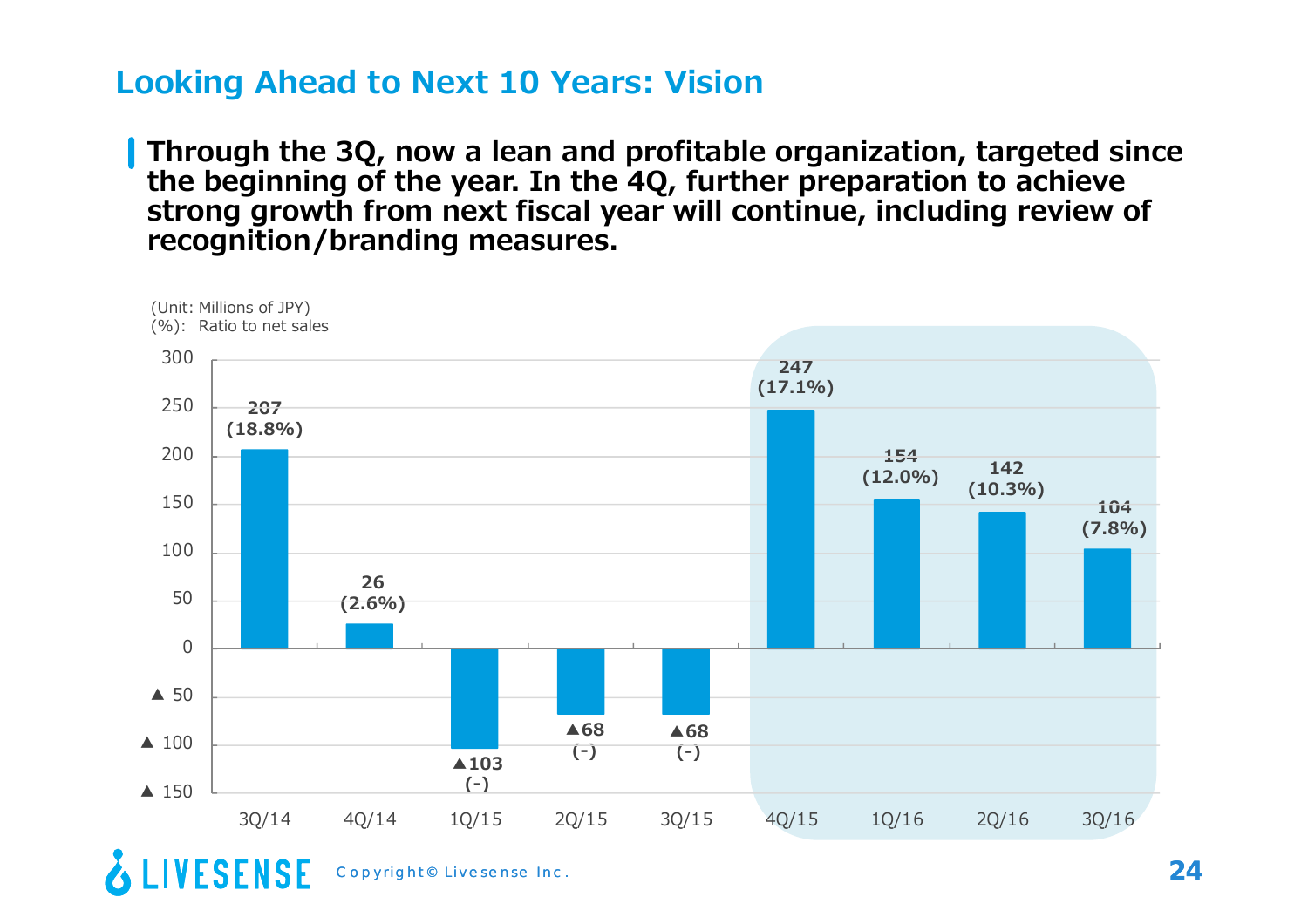**Looking Ahead to Next 10 Years: Livesense's Starting Point**

Corporate vision

# Invent the next common

Story behind logo



### "Ideas"

×

By questioning existing ordinary thinking, new ideas are born.

### "Constant Effort"

As the Japanese proverb "falling rain drops carve out the rock" goes, falling drops express Livesense's constant and thorough effort. Through this effort, we will permeate society with new services and new ways of thinking and changing the way the world exists.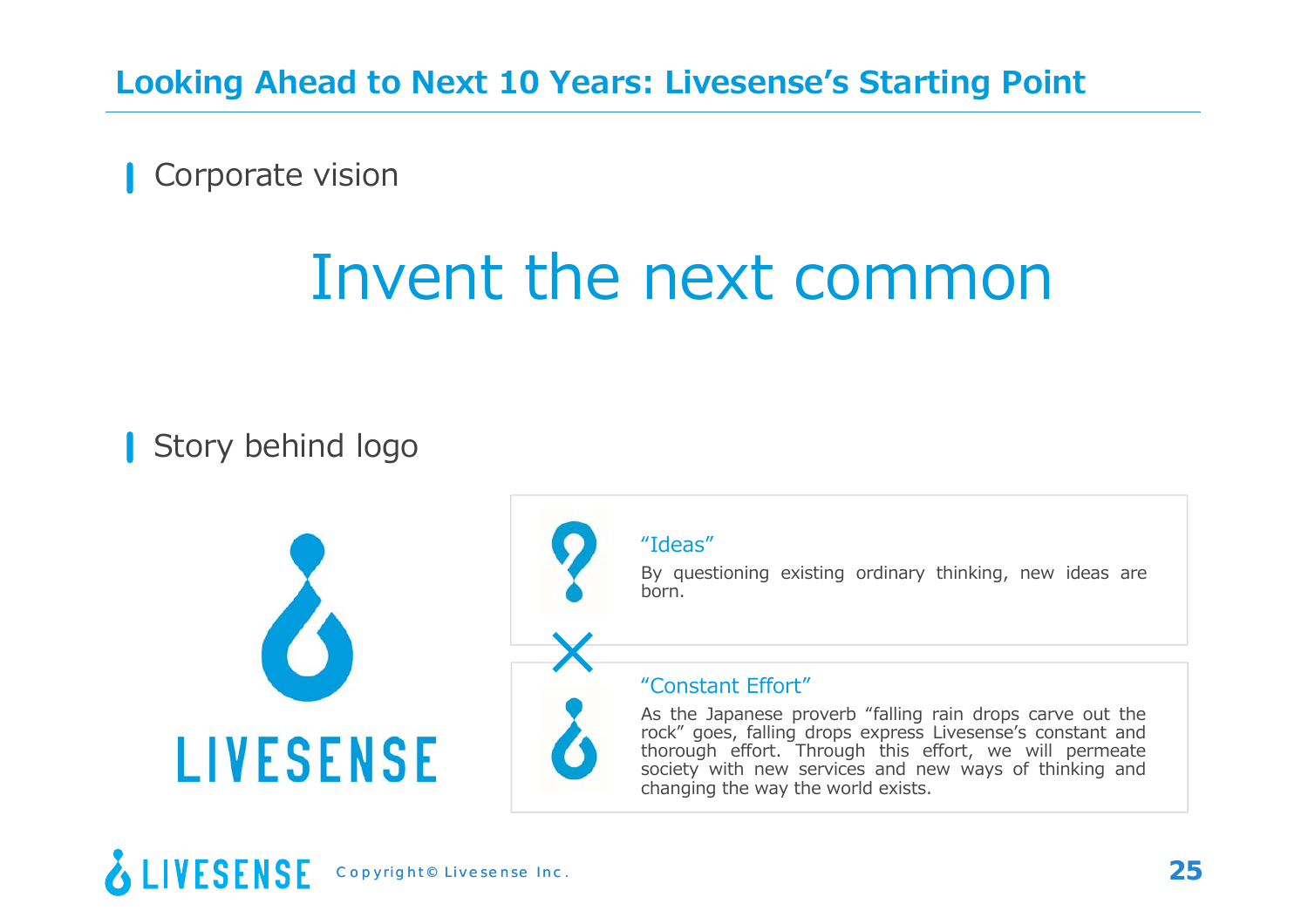# 3. Appendix

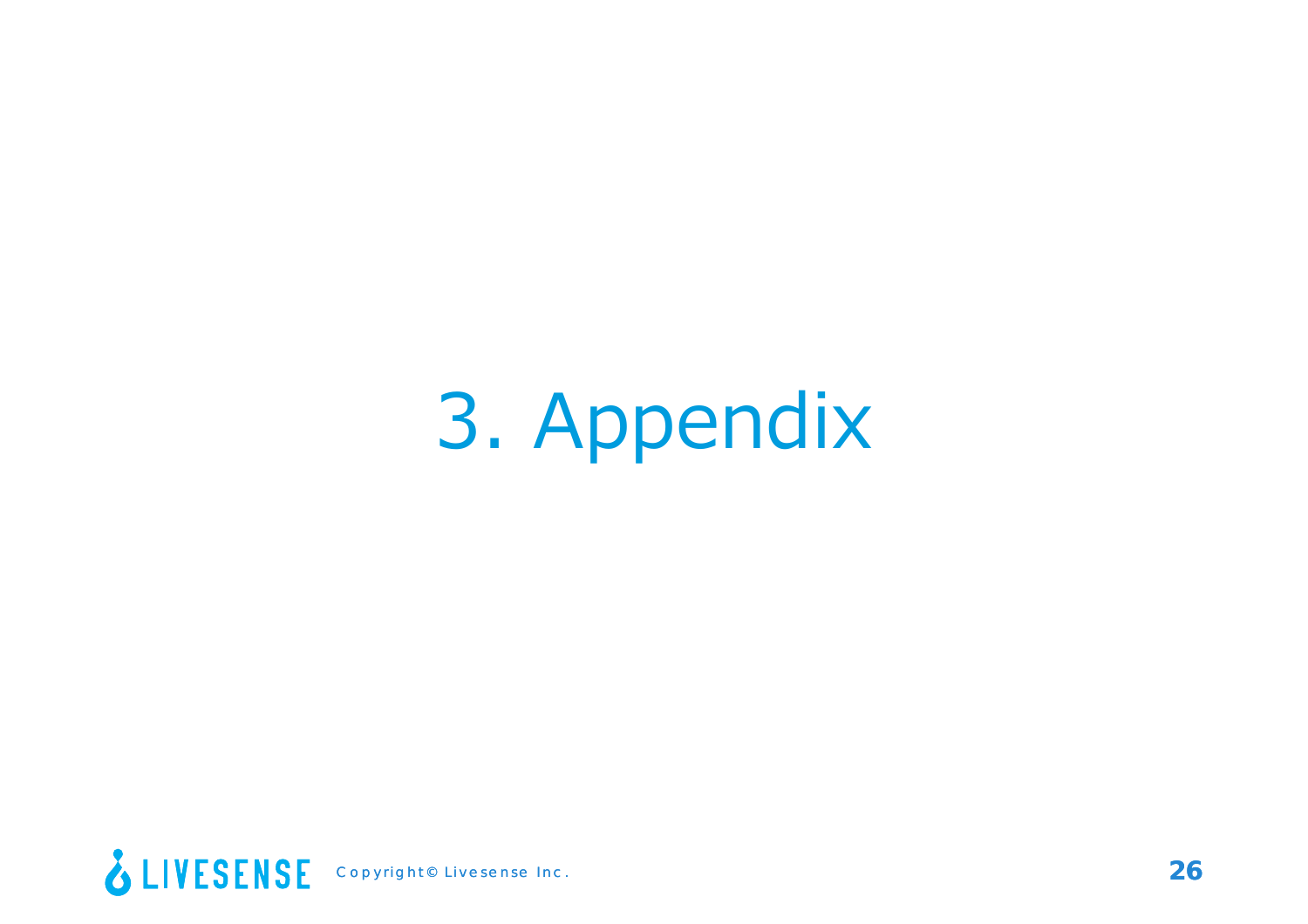| (Unit: Millions of JPY) |  |  |  |
|-------------------------|--|--|--|
|-------------------------|--|--|--|

|                              | 3Q/16 | 3Q/15 | YoY                | 2Q/16 | QoQ                    |
|------------------------------|-------|-------|--------------------|-------|------------------------|
| Current assets               | 3,288 | 2,723 | 20.7%              | 3,184 | 3.3%                   |
| Cash and deposits            | 2,493 | 1,823 | 36.8%              | 2,415 | 3.2%                   |
| Fixed assets                 | 498   | 856   | 441.7%             | 508   | $\blacktriangle$ 2.0%  |
| Tangible fixed assets        | 108   | 146   | ▲25.9%             | 113   | $\blacktriangle 4.1\%$ |
| Intangible fixed assets      | 112   | 392   | ▲71.5%             | 111   | 0.7%                   |
| Investments and other assets | 278   | 316   | $\triangle 12.2\%$ | 284   | $\blacktriangle$ 2.1%  |
| <b>Total assets</b>          | 3,787 | 3,579 | 5.8%               | 3,693 | 2.5%                   |
| <b>Current liabilities</b>   | 743   | 635   | 16.9%              | 727   | 2.2%                   |
| <b>Fixed liabilities</b>     | 6     | 3     | 70.2%              | 3     | 75.0%                  |
| <b>Total liabilities</b>     | 749   | 639   | 17.2%              | 730   | 2.6%                   |
| Common stock                 | 232   | 231   | 0.3%               | 232   | 0.0%                   |
| <b>Total Equity</b>          | 3,037 | 2,940 | 3.3%               | 2,962 | 2.5%                   |
| Total liabilities and equity | 3,787 | 3,579 | 5.8%               | 3,693 | 2.5%                   |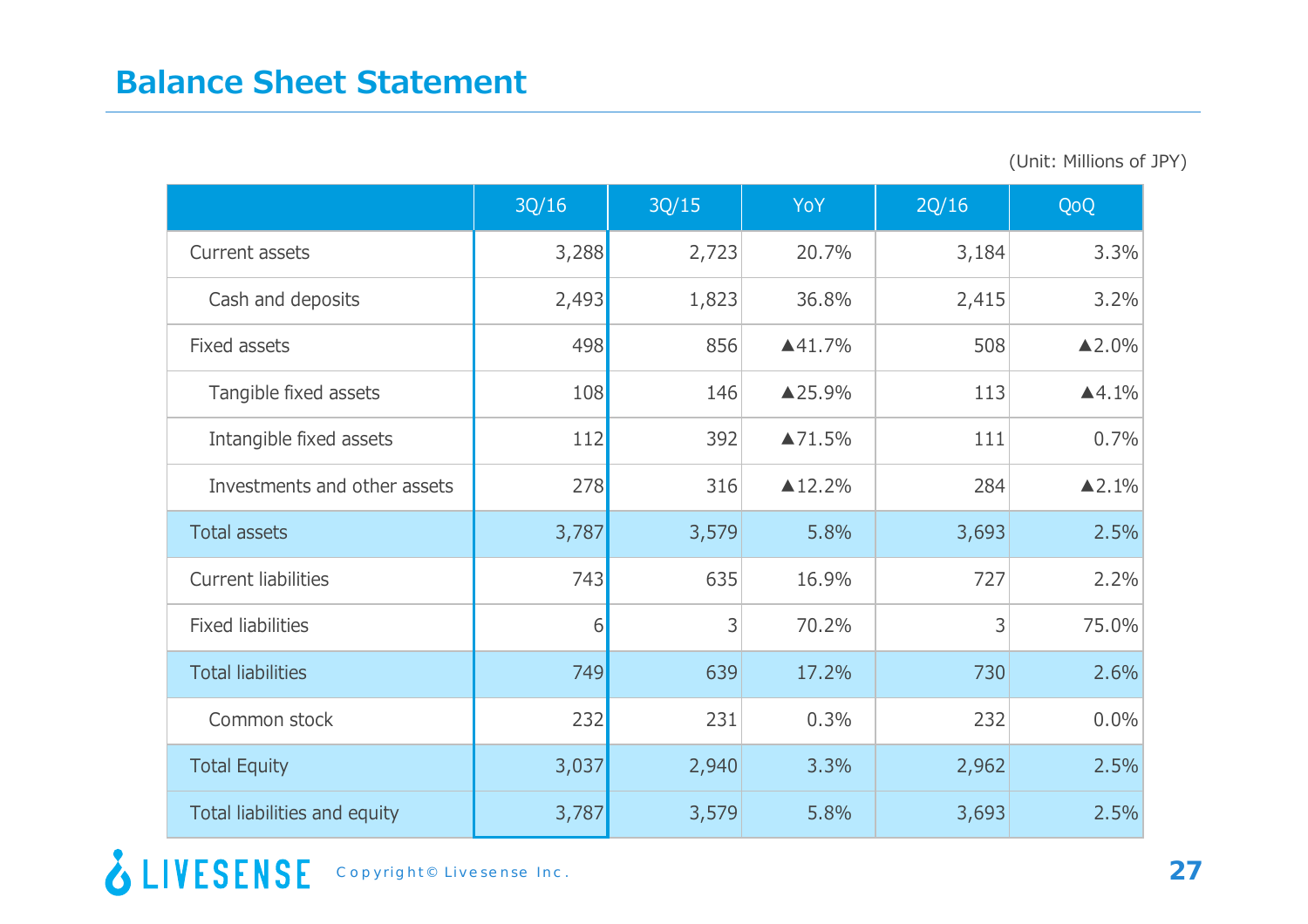| 2016.10.18 | IESHIL real estate information service covered by The Remodeling Business Journal                |
|------------|--------------------------------------------------------------------------------------------------|
| 2016.10.13 | IESHIL real estate information service covered by CNET Japan                                     |
| 2016.10.13 | IESHIL real estate information service covered by Nikkan Fudosan Keizai Tsushin                  |
| 2016.10.09 | IESHIL real estate information service covered by Nikkei Veritas                                 |
| 2016.10.03 | Interview of representative posted on Miyazaki informational website "20do"                      |
| 2016.09.15 | IESHIL real estate information service covered by Nikkan Fudosan Keizai Tsushin                  |
| 2016.09.05 | IESHIL real estate information service covered by "Big Data, IoT, AI Overview 2016-2017"         |
| 2016.09.02 | imitsu supplier search service covered by Nikkei Sangyo Shimbun                                  |
| 2016.09.02 | imitsu supplier search service covered by THE BRIDGE                                             |
| 2016.08.22 | IESHIL real estate information service covered by Shukan Jutaku Shinbun                          |
| 2016.08.22 | IESHIL real estate information service covered by Shukan Diamond magazine                        |
| 2016.08.18 | IESHIL real estate information service covered by Nihon Keizai Shimbun                           |
| 2016.08.18 | IESHIL real estate information service covered by Nikkan Kogyo Shimbun                           |
| 2016.08.18 | IESHIL real estate information service covered by CNET Japan                                     |
| 2016.08.12 | IT engineer career change website Tenshoku Draft covered by Nikkei Sangyo Shimbun                |
| 2016.08.09 | IESHIL real estate information service covered by Jutaku Shimpo                                  |
| 2016.07.21 | IT engineer career change website Tenshoku Draft covered by Nikkei Computer magazine             |
| 2016.07.12 | IT engineer career change website Tenshoku Draft covered by ITpro (Nikkei Computer)              |
| 2016.07.04 | IT engineer career change website Tenshoku Draft covered by ITpro (Nikkei Computer)              |
| 2016.07.02 | IT engineer career change website Tenshoku Draft covered by Nihon Keizai Shimbun morning edition |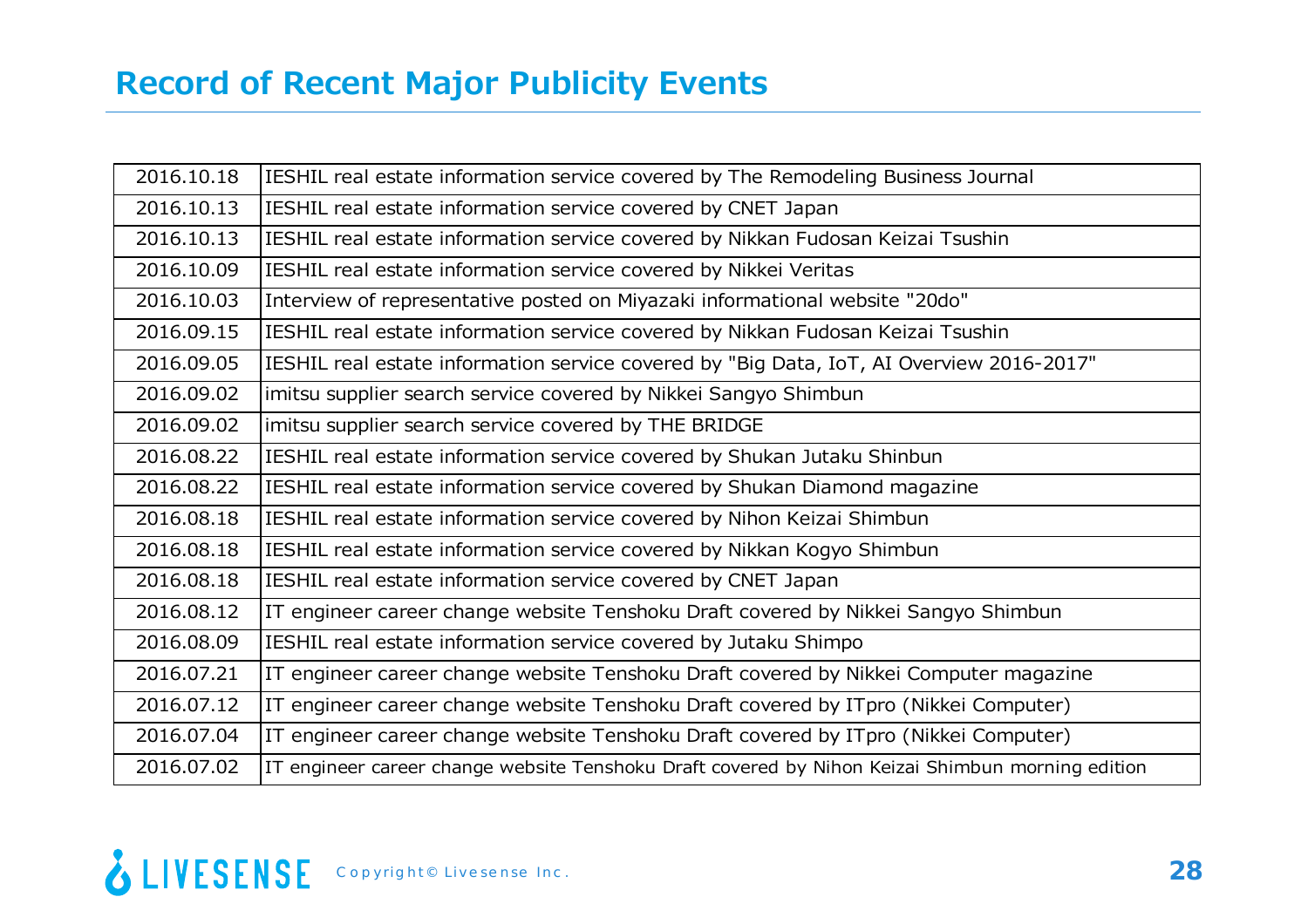# **Corporate Profile**

| <b>Company Name</b>                              | Livesense Inc.                                                                          |  |  |
|--------------------------------------------------|-----------------------------------------------------------------------------------------|--|--|
| CEO/Founder                                      | Taichi Murakami                                                                         |  |  |
| <b>Business Philosophy</b>                       | Happiness Begetting Happiness.                                                          |  |  |
| <b>Vision</b>                                    | Invent the next common.                                                                 |  |  |
| <b>Established</b>                               | February 8, 2006                                                                        |  |  |
| Date listed                                      | <b>TSE 1st Section</b><br>: October 1, 2012<br>: December 7, 2011<br><b>TSE Mothers</b> |  |  |
| <b>Number of Employees</b><br>(Non-Consolidated) | Full-Time<br>:244                                                                       |  |  |